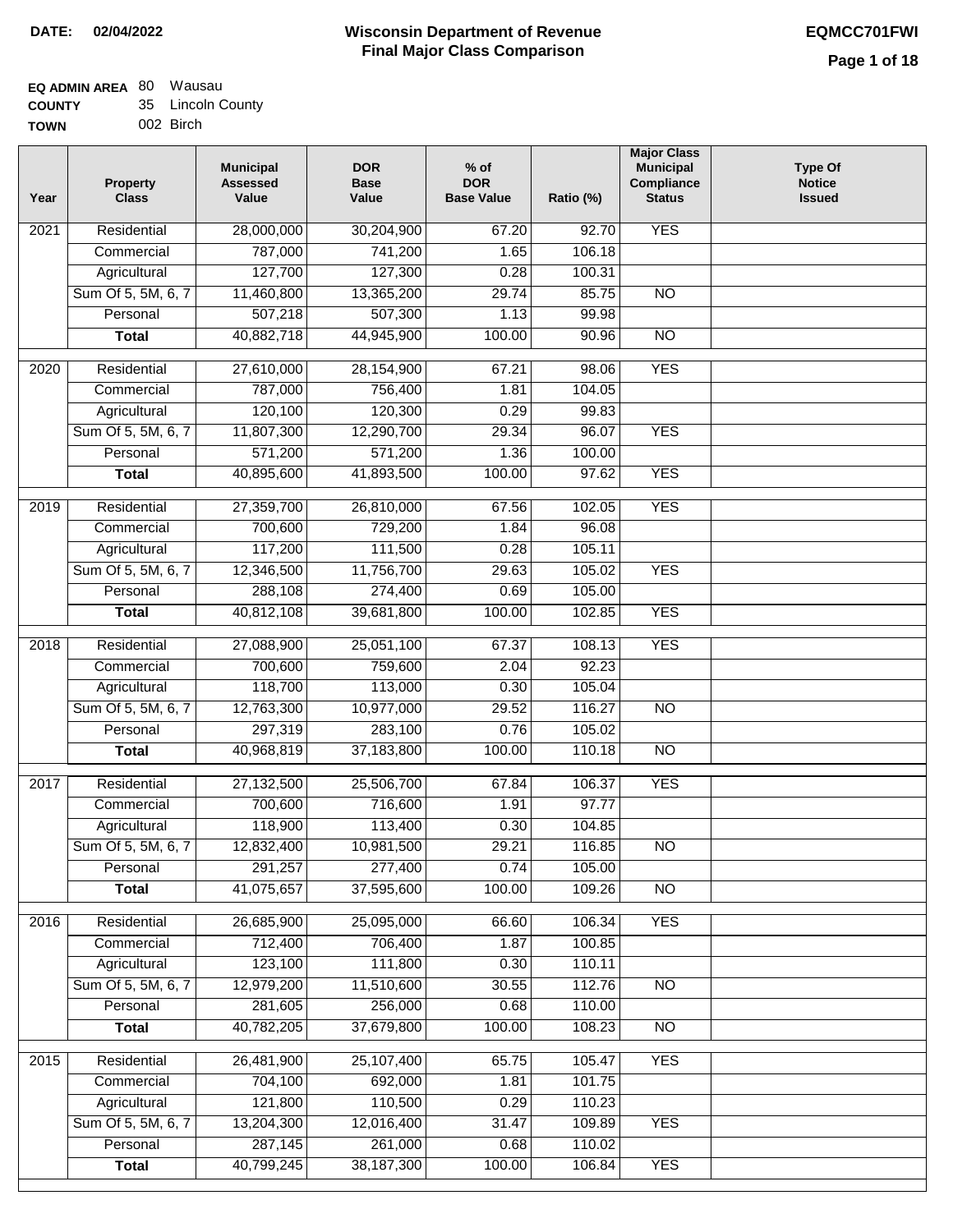| Year              | <b>Property</b><br><b>Class</b> | <b>Municipal</b><br><b>Assessed</b><br>Value | <b>DOR</b><br><b>Base</b><br>Value | % of<br><b>DOR</b><br><b>Base Value</b> | Ratio (%) | <b>Major Class</b><br><b>Municipal</b><br>Compliance<br><b>Status</b> | <b>Type Of</b><br><b>Notice</b><br><b>Issued</b> |
|-------------------|---------------------------------|----------------------------------------------|------------------------------------|-----------------------------------------|-----------|-----------------------------------------------------------------------|--------------------------------------------------|
| $\overline{202}1$ | Residential                     | 390,905,400                                  | 457,791,600                        | 91.15                                   | 85.39     | <b>NO</b>                                                             |                                                  |
|                   | Commercial                      | 16,017,400                                   | 16,756,100                         | 3.34                                    | 95.59     |                                                                       |                                                  |
|                   | Agricultural                    | 135,100                                      | 139,300                            | 0.03                                    | 96.98     |                                                                       |                                                  |
|                   | Sum Of 5, 5M, 6, 7              | 24,986,800                                   | 27,050,400                         | 5.39                                    | 92.37     |                                                                       |                                                  |
|                   | Personal                        | 440,800                                      | 495,300                            | 0.10                                    | 89.00     |                                                                       |                                                  |
|                   | <b>Total</b>                    | 432,485,500                                  | 502,232,700                        | 100.00                                  | 86.11     | $\overline{NO}$                                                       |                                                  |
| $\overline{2020}$ | Residential                     | 386,549,700                                  | 435,083,200                        | 90.79                                   | 88.85     | $\overline{NO}$                                                       |                                                  |
|                   | Commercial                      | 16,174,400                                   | 17,079,300                         | 3.56                                    | 94.70     |                                                                       |                                                  |
|                   | Agricultural                    | 125,700                                      | 131,200                            | 0.03                                    | 95.81     |                                                                       |                                                  |
|                   | Sum Of 5, 5M, 6, 7              | 24,966,000                                   | 26,370,300                         | 5.50                                    | 94.67     |                                                                       |                                                  |
|                   | Personal                        | 530,500                                      | 558,500                            | 0.12                                    | 94.99     |                                                                       |                                                  |
|                   | <b>Total</b>                    | 428,346,300                                  | 479,222,500                        | 100.00                                  | 89.38     | $\overline{NO}$                                                       |                                                  |
| 2019              | Residential                     | 383,463,900                                  | 403,711,900                        | 90.24                                   | 94.98     | <b>YES</b>                                                            |                                                  |
|                   | Commercial                      | 16,125,100                                   | 17,879,600                         | 4.00                                    | 90.19     |                                                                       |                                                  |
|                   | Agricultural                    | 125,700                                      | 124,500                            | 0.03                                    | 100.96    |                                                                       |                                                  |
|                   | Sum Of 5, 5M, 6, 7              | 25,237,100                                   | 25,142,500                         | 5.62                                    | 100.38    |                                                                       |                                                  |
|                   | Personal                        | 508,100                                      | 540,500                            | 0.12                                    | 94.01     |                                                                       |                                                  |
|                   | <b>Total</b>                    | 425,459,900                                  | 447,399,000                        | 100.00                                  | 95.10     | <b>YES</b>                                                            |                                                  |
| 2018              | Residential                     | 381,670,400                                  | 401,981,300                        | 89.70                                   | 94.95     | <b>YES</b>                                                            |                                                  |
|                   | Commercial                      | 16,114,000                                   | 20,790,200                         | 4.64                                    | 77.51     |                                                                       |                                                  |
|                   | Agricultural                    | 117,800                                      | 120,600                            | 0.03                                    | 97.68     |                                                                       |                                                  |
|                   | Sum Of 5, 5M, 6, 7              | 25,591,000                                   | 24,738,000                         | 5.52                                    | 103.45    |                                                                       |                                                  |
|                   | Personal                        | 501,500                                      | 506,700                            | 0.11                                    | 98.97     |                                                                       |                                                  |
|                   | <b>Total</b>                    | 423,994,700                                  | 448,136,800                        | 100.00                                  | 94.61     | <b>YES</b>                                                            |                                                  |
| 2017              | Residential                     | 380,861,100                                  | 384,576,900                        | 89.44                                   | 99.03     | <b>YES</b>                                                            |                                                  |
|                   | Commercial                      | 17,943,700                                   | 19,520,600                         | 4.54                                    | 91.92     |                                                                       |                                                  |
|                   | Agricultural                    | 117,800                                      | 117,600                            | 0.03                                    | 100.17    |                                                                       |                                                  |
|                   | Sum Of 5, 5M, 6, 7              | 25,744,200                                   | 24,852,000                         | 5.78                                    | 103.59    |                                                                       |                                                  |
|                   | Personal                        | 933,300                                      | 933,300                            | 0.22                                    | 100.00    |                                                                       |                                                  |
|                   | <b>Total</b>                    | 425,600,100                                  | 430,000,400                        | 100.00                                  | 98.98     | <b>YES</b>                                                            |                                                  |
| 2016              | Residential                     | 380,779,000                                  | 368,166,000                        | 88.74                                   | 103.43    | <b>YES</b>                                                            |                                                  |
|                   | Commercial                      | 17,317,300                                   | 18,722,100                         | 4.51                                    | 92.50     |                                                                       |                                                  |
|                   | Agricultural                    | 118,800                                      | 119,900                            | 0.03                                    | 99.08     |                                                                       |                                                  |
|                   | Sum Of 5, 5M, 6, 7              | 26,084,900                                   | 26,946,000                         | 6.49                                    | 96.80     |                                                                       |                                                  |
|                   | Personal                        | 976,500                                      | 938,900                            | 0.23                                    | 104.00    |                                                                       |                                                  |
|                   | <b>Total</b>                    | 425,276,500                                  | 414,892,900                        | 100.00                                  | 102.50    | <b>YES</b>                                                            |                                                  |
| 2015              | Residential                     | 380,576,700                                  | 363, 137, 800                      | 88.80                                   | 104.80    | <b>YES</b>                                                            |                                                  |
|                   | Commercial                      | 17,356,100                                   | 18,406,800                         | 4.50                                    | 94.29     |                                                                       |                                                  |
|                   | Agricultural                    | 119,200                                      | 118,800                            | 0.03                                    | 100.34    |                                                                       |                                                  |
|                   | Sum Of 5, 5M, 6, 7              | 26,009,600                                   | 26,271,900                         | 6.42                                    | 99.00     | <b>YES</b>                                                            |                                                  |
|                   | Personal                        | 965,800                                      | 1,016,600                          | 0.25                                    | 95.00     |                                                                       |                                                  |
|                   | <b>Total</b>                    | 425,027,400                                  | 408,951,900                        | 100.00                                  | 103.93    | <b>YES</b>                                                            |                                                  |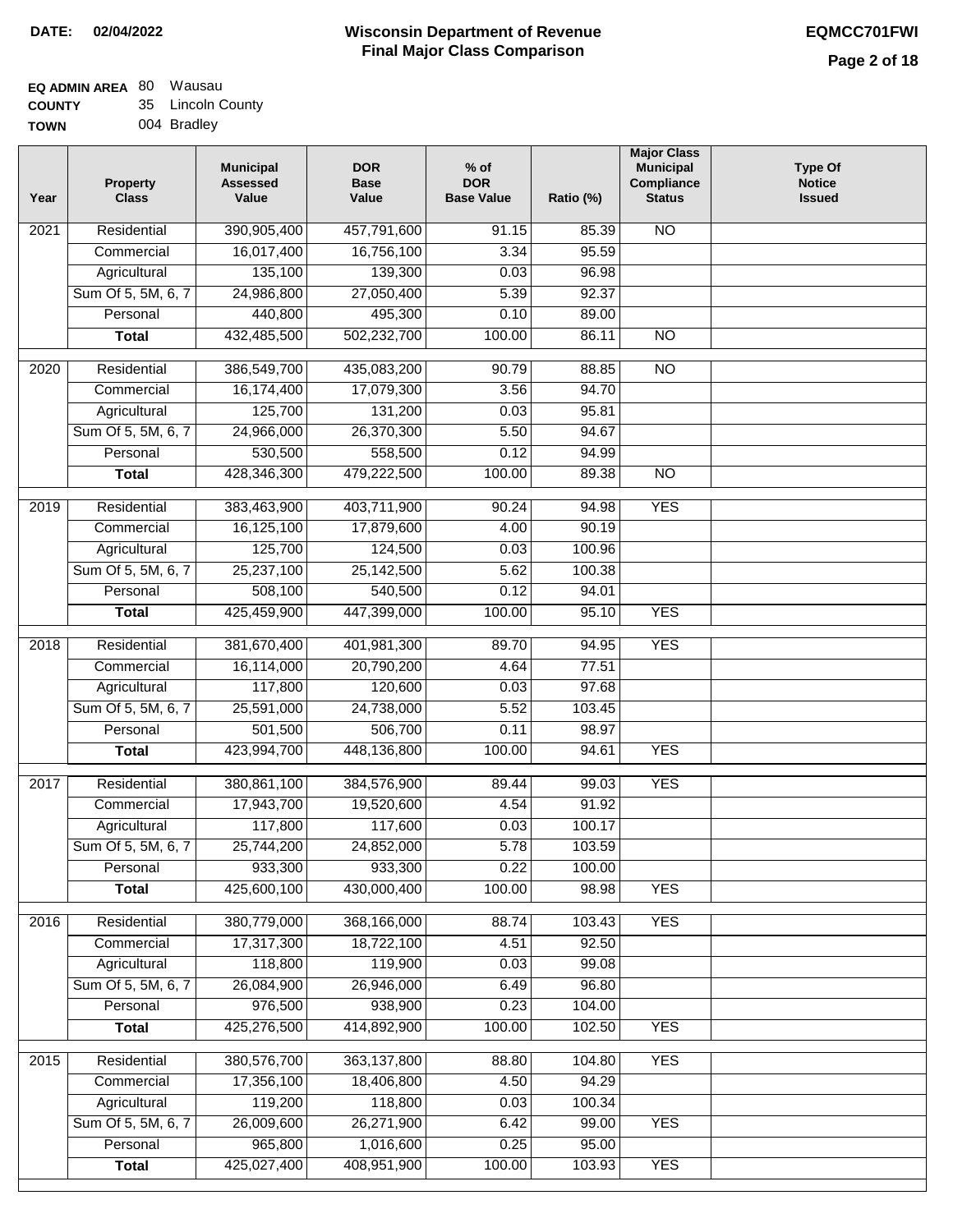#### **EQ ADMIN AREA** 80 Wausau **COUNTY** 35 Lincoln County

| --------    |             |
|-------------|-------------|
| <b>TOWN</b> | 006 Corning |

| Year | <b>Property</b><br><b>Class</b>    | <b>Municipal</b><br><b>Assessed</b><br>Value | <b>DOR</b><br><b>Base</b><br>Value | $%$ of<br><b>DOR</b><br><b>Base Value</b> | Ratio (%)      | <b>Major Class</b><br><b>Municipal</b><br>Compliance<br><b>Status</b> | <b>Type Of</b><br><b>Notice</b><br><b>Issued</b> |
|------|------------------------------------|----------------------------------------------|------------------------------------|-------------------------------------------|----------------|-----------------------------------------------------------------------|--------------------------------------------------|
| 2021 | Residential                        | 46,661,600                                   | 48,069,300                         | 57.83                                     | 97.07          | <b>YES</b>                                                            |                                                  |
|      | Commercial                         | 975,700                                      | 774,700                            | 0.93                                      | 125.95         |                                                                       |                                                  |
|      | Agricultural                       | 1,644,800                                    | 1,645,100                          | 1.98                                      | 99.98          |                                                                       |                                                  |
|      | Sum Of 5, 5M, 6, 7                 | 33,462,600                                   | 31,036,600                         | 37.34                                     | 107.82         | <b>YES</b>                                                            |                                                  |
|      | Personal                           | 1,595,700                                    | 1,595,700                          | 1.92                                      | 100.00         |                                                                       |                                                  |
|      | <b>Total</b>                       | 84,340,400                                   | 83,121,400                         | 100.00                                    | 101.47         | <b>YES</b>                                                            |                                                  |
| 2020 | Residential                        | 33,023,000                                   | 44,526,000                         | 55.00                                     | 74.17          | $\overline{NO}$                                                       |                                                  |
|      | Commercial                         | 779,600                                      | 790,500                            | 0.98                                      | 98.62          |                                                                       |                                                  |
|      | Agricultural                       | 1,419,200                                    | 1,593,500                          | 1.97                                      | 89.06          |                                                                       |                                                  |
|      | Sum Of 5, 5M, 6, 7                 | 31,271,600                                   | 32,308,300                         | 39.91                                     | 96.79          | <b>YES</b>                                                            |                                                  |
|      | Personal                           | 1,477,400                                    | 1,738,200                          | 2.15                                      | 85.00          |                                                                       |                                                  |
|      | <b>Total</b>                       | 67,970,800                                   | 80,956,500                         | 100.00                                    | 83.96          | $\overline{NO}$                                                       | 2nd Notice of Non-Compliance                     |
|      |                                    |                                              |                                    |                                           |                |                                                                       |                                                  |
| 2019 | Residential                        | 32,801,100<br>779,600                        | 42,567,700<br>859,200              | 56.37                                     | 77.06<br>90.74 | <b>NO</b>                                                             |                                                  |
|      | Commercial                         |                                              |                                    | 1.14<br>2.02                              | 92.71          |                                                                       |                                                  |
|      | Agricultural<br>Sum Of 5, 5M, 6, 7 | 1,416,300<br>30,964,700                      | 1,527,700                          | 38.42                                     | 106.73         | <b>YES</b>                                                            |                                                  |
|      |                                    |                                              | 29,012,500                         |                                           |                |                                                                       |                                                  |
|      | Personal                           | 1,441,300<br>67,403,000                      | 1,553,300                          | 2.06<br>100.00                            | 92.79<br>89.25 | $\overline{N}$                                                        |                                                  |
|      | <b>Total</b>                       |                                              | 75,520,400                         |                                           |                |                                                                       | 1st Notice of Non-Compliance                     |
| 2018 | Residential                        | 32,036,100                                   | 38,425,800                         | 53.60                                     | 83.37          | $\overline{NO}$                                                       |                                                  |
|      | Commercial                         | 779,600                                      | 895,000                            | 1.25                                      | 87.11          |                                                                       |                                                  |
|      | Agricultural                       | 1,490,400                                    | 1,491,200                          | 2.08                                      | 99.95          |                                                                       |                                                  |
|      | Sum Of 5, 5M, 6, 7                 | 30,798,000                                   | 29,381,500                         | 40.98                                     | 104.82         | <b>YES</b>                                                            |                                                  |
|      | Personal                           | 1,394,300                                    | 1,502,700                          | 2.10                                      | 92.79          |                                                                       |                                                  |
|      | <b>Total</b>                       | 66,498,400                                   | 71,696,200                         | 100.00                                    | 92.75          | <b>NO</b>                                                             |                                                  |
| 2017 | Residential                        | 31,677,800                                   | 35,497,300                         | 50.40                                     | 89.24          | N <sub>O</sub>                                                        |                                                  |
|      | Commercial                         | 779,600                                      | 844,400                            | 1.20                                      | 92.33          |                                                                       |                                                  |
|      | Agricultural                       | 1,441,800                                    | 1,442,000                          | 2.05                                      | 99.99          |                                                                       |                                                  |
|      | Sum Of 5, 5M, 6, 7                 | 30,032,700                                   | 31,223,400                         | 44.33                                     | 96.19          | <b>YES</b>                                                            |                                                  |
|      | Personal                           | 1,420,300                                    | 1,420,300                          | 2.02                                      | 100.00         |                                                                       |                                                  |
|      | <b>Total</b>                       | 65,352,200                                   | 70,427,400                         | 100.00                                    | 92.79          | $\overline{3}$                                                        |                                                  |
| 2016 | Residential                        | 31,641,600                                   | 36,550,600                         | 51.55                                     | 86.57          | $\overline{NO}$                                                       |                                                  |
|      | Commercial                         | 779,700                                      | 827,800                            | 1.17                                      | 94.19          |                                                                       |                                                  |
|      | Agricultural                       | 1,417,700                                    | 1,416,300                          | 2.00                                      | 100.10         |                                                                       |                                                  |
|      | Sum Of 5, 5M, 6, 7                 | 30,552,400                                   | 30,644,800                         | 43.22                                     | 99.70          | <b>YES</b>                                                            |                                                  |
|      | Personal                           | 1,459,500                                    | 1,459,500                          | 2.06                                      | 100.00         |                                                                       |                                                  |
|      | <b>Total</b>                       | 65,850,900                                   | 70,899,000                         | 100.00                                    | 92.88          | $\overline{NO}$                                                       |                                                  |
| 2015 | Residential                        | 31,148,300                                   | 34,106,300                         | 49.19                                     | 91.33          | <b>YES</b>                                                            |                                                  |
|      | Commercial                         | 852,300                                      | 897,000                            | 1.29                                      | 95.02          |                                                                       |                                                  |
|      | Agricultural                       | 1,399,400                                    | 1,334,100                          | 1.92                                      | 104.89         |                                                                       |                                                  |
|      | Sum Of 5, 5M, 6, 7                 | 30,526,400                                   | 31,561,900                         | 45.52                                     | 96.72          | <b>YES</b>                                                            |                                                  |
|      | Personal                           | 1,431,100                                    | 1,431,100                          | 2.06                                      | 100.00         |                                                                       |                                                  |
|      | <b>Total</b>                       | 65,357,500                                   | 69,330,400                         | 100.00                                    | 94.27          | <b>YES</b>                                                            |                                                  |
|      |                                    |                                              |                                    |                                           |                |                                                                       |                                                  |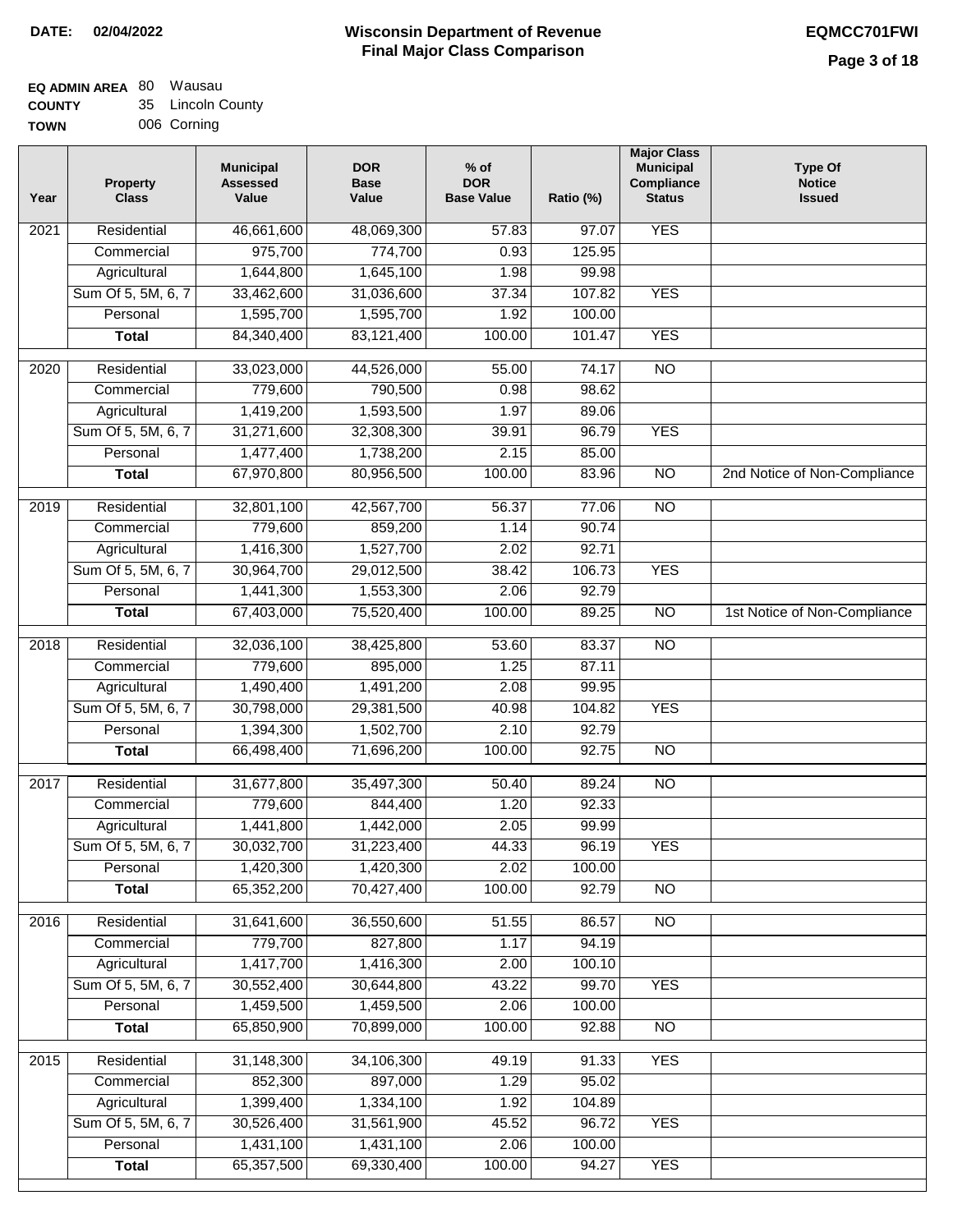| <b>TOWN</b> | 008 Harding |
|-------------|-------------|
|             |             |

| Year              | <b>Property</b><br><b>Class</b> | <b>Municipal</b><br><b>Assessed</b><br>Value | <b>DOR</b><br><b>Base</b><br>Value | $%$ of<br><b>DOR</b><br><b>Base Value</b> | Ratio (%) | <b>Major Class</b><br><b>Municipal</b><br>Compliance<br><b>Status</b> | <b>Type Of</b><br><b>Notice</b><br><b>Issued</b> |
|-------------------|---------------------------------|----------------------------------------------|------------------------------------|-------------------------------------------|-----------|-----------------------------------------------------------------------|--------------------------------------------------|
| $\overline{202}1$ | Residential                     | 46,386,200                                   | 44,374,500                         | 76.82                                     | 104.53    | <b>YES</b>                                                            |                                                  |
|                   | Commercial                      | 86,400                                       | 53,400                             | 0.09                                      | 161.80    |                                                                       |                                                  |
|                   | Agricultural                    | 153,300                                      | 331,400                            | 0.57                                      | 46.26     |                                                                       |                                                  |
|                   | Sum Of 5, 5M, 6, 7              | 13,424,200                                   | 12,999,700                         | 22.50                                     | 103.27    | <b>YES</b>                                                            |                                                  |
|                   | Personal                        | 5,800                                        | 5,500                              | 0.01                                      | 105.45    |                                                                       |                                                  |
|                   | <b>Total</b>                    | 60,055,900                                   | 57,764,500                         | 100.00                                    | 103.97    | <b>YES</b>                                                            |                                                  |
| $\overline{2020}$ | Residential                     | 33,551,300                                   | 40,676,700                         | 76.28                                     | 82.48     | $\overline{NO}$                                                       |                                                  |
|                   | Commercial                      | 59,200                                       | 53,900                             | 0.10                                      | 109.83    |                                                                       |                                                  |
|                   | Agricultural                    | 192,600                                      | 175,400                            | 0.33                                      | 109.81    |                                                                       |                                                  |
|                   | Sum Of 5, 5M, 6, 7              | 12,886,300                                   | 12,411,600                         | 23.28                                     | 103.82    | <b>YES</b>                                                            |                                                  |
|                   | Personal                        | 6,100                                        | 6,600                              | 0.01                                      | 92.42     |                                                                       |                                                  |
|                   | <b>Total</b>                    | 46,695,500                                   | 53,324,200                         | 100.00                                    | 87.57     | $\overline{NO}$                                                       | 1st Notice of Non-Compliance                     |
| 2019              | Residential                     | 33,301,500                                   | 38,852,600                         | 77.61                                     | 85.71     | $\overline{NO}$                                                       |                                                  |
|                   | Commercial                      | 59,200                                       | 58,600                             | 0.12                                      | 101.02    |                                                                       |                                                  |
|                   | Agricultural                    | 182,100                                      | 167,800                            | 0.34                                      | 108.52    |                                                                       |                                                  |
|                   | Sum Of 5, 5M, 6, 7              | 12,759,400                                   | 10,972,300                         | 21.92                                     | 116.29    | $\overline{NO}$                                                       |                                                  |
|                   | Personal                        | 7,100                                        | 7,600                              | 0.02                                      | 93.42     |                                                                       |                                                  |
|                   | <b>Total</b>                    | 46,309,300                                   | 50,058,900                         | 100.00                                    | 92.51     | $\overline{NO}$                                                       |                                                  |
|                   |                                 |                                              |                                    |                                           |           |                                                                       |                                                  |
| 2018              | Residential                     | 33,166,200                                   | 35,537,100                         | 75.35                                     | 93.33     | <b>YES</b>                                                            |                                                  |
|                   | Commercial                      | 59,200                                       | 61,100                             | 0.13                                      | 96.89     |                                                                       |                                                  |
|                   | Agricultural                    | 182,100                                      | 163,400                            | 0.35                                      | 111.44    |                                                                       |                                                  |
|                   | Sum Of 5, 5M, 6, 7              | 13,054,100                                   | 11,394,100                         | 24.16                                     | 114.57    | $\overline{10}$                                                       |                                                  |
|                   | Personal                        | 9,500                                        | 9,500                              | 0.02                                      | 100.00    |                                                                       |                                                  |
|                   | <b>Total</b>                    | 46,471,100                                   | 47,165,200                         | 100.00                                    | 98.53     | <b>NO</b>                                                             |                                                  |
| $\overline{2017}$ | Residential                     | 32,850,500                                   | 32,946,800                         | 73.99                                     | 99.71     | <b>YES</b>                                                            |                                                  |
|                   | Commercial                      | 59,200                                       | 57,700                             | 0.13                                      | 102.60    |                                                                       |                                                  |
|                   | Agricultural                    | 181,300                                      | 158,400                            | 0.36                                      | 114.46    |                                                                       |                                                  |
|                   | Sum Of 5, 5M, 6, 7              | 13,195,800                                   | 11,360,500                         | 25.51                                     | 116.16    | <b>NO</b>                                                             |                                                  |
|                   | Personal                        | 4,400                                        | 4,500                              | 0.01                                      | 97.78     |                                                                       |                                                  |
|                   | <b>Total</b>                    | 46,291,200                                   | 44,527,900                         | 100.00                                    | 103.96    | <b>NO</b>                                                             |                                                  |
| 2016              | Residential                     | 32,602,600                                   | 33,634,100                         | 72.98                                     | 96.93     | <b>YES</b>                                                            |                                                  |
|                   | Commercial                      | 59,200                                       | 56,600                             | 0.12                                      | 104.59    |                                                                       |                                                  |
|                   | Agricultural                    | 181,300                                      | 156,600                            | 0.34                                      | 115.77    |                                                                       |                                                  |
|                   | Sum Of 5, 5M, 6, 7              | 13,421,100                                   | 12,238,500                         | 26.56                                     | 109.66    | <b>YES</b>                                                            |                                                  |
|                   | Personal                        | 1,000                                        | 1,000                              | 0.00                                      | 100.00    |                                                                       |                                                  |
|                   | <b>Total</b>                    | 46,265,200                                   | 46,086,800                         | 100.00                                    | 100.39    | <b>YES</b>                                                            |                                                  |
| 2015              | Residential                     | 32,261,800                                   | 32,663,200                         | 70.19                                     | 98.77     | <b>YES</b>                                                            |                                                  |
|                   | Commercial                      | 59,200                                       | 56,000                             | 0.12                                      | 105.71    |                                                                       |                                                  |
|                   | Agricultural                    | 181,300                                      | 154,200                            | 0.33                                      | 117.57    |                                                                       |                                                  |
|                   | Sum Of 5, 5M, 6, 7              | 13,616,300                                   | 13,656,800                         | 29.35                                     | 99.70     | <b>YES</b>                                                            |                                                  |
|                   | Personal                        | 4,400                                        | 4,500                              | 0.01                                      | 97.78     |                                                                       |                                                  |
|                   | <b>Total</b>                    | 46,123,000                                   | 46,534,700                         | 100.00                                    | 99.12     | <b>YES</b>                                                            |                                                  |
|                   |                                 |                                              |                                    |                                           |           |                                                                       |                                                  |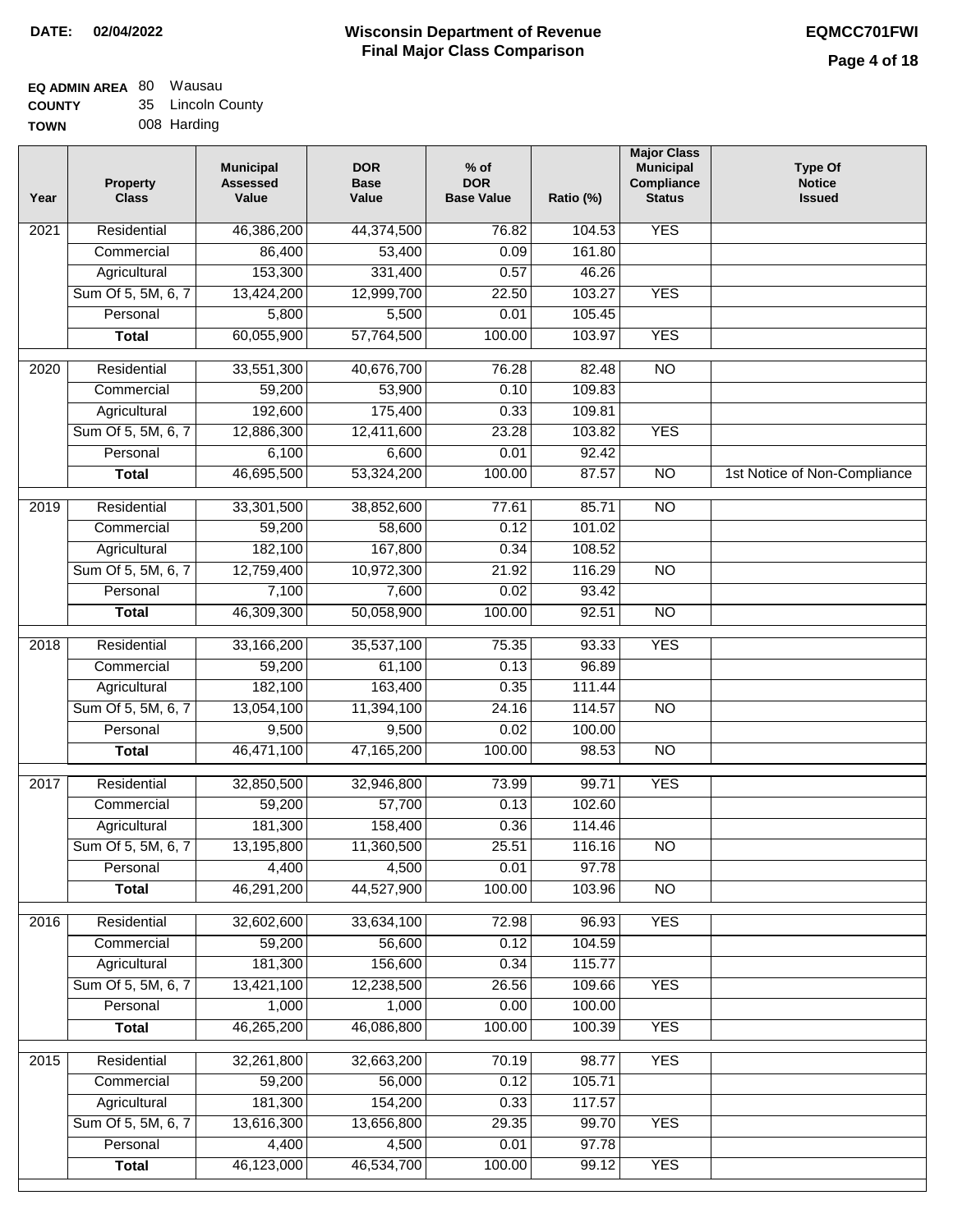# **Wisconsin Department of Revenue Final Major Class Comparison DATE: 02/04/2022 EQMCC701FWI**

٦

| -------     |              |
|-------------|--------------|
| <b>TOWN</b> | 010 Harrison |

| Year | <b>Property</b><br><b>Class</b> | <b>Municipal</b><br><b>Assessed</b><br>Value | <b>DOR</b><br><b>Base</b><br>Value | $%$ of<br><b>DOR</b><br><b>Base Value</b> | Ratio (%) | <b>Major Class</b><br><b>Municipal</b><br>Compliance<br><b>Status</b> | <b>Type Of</b><br><b>Notice</b><br><b>Issued</b> |
|------|---------------------------------|----------------------------------------------|------------------------------------|-------------------------------------------|-----------|-----------------------------------------------------------------------|--------------------------------------------------|
| 2021 | Residential                     | 156,427,600                                  | 173,506,700                        | 90.44                                     | 90.16     | <b>YES</b>                                                            |                                                  |
|      | Commercial                      | 1,356,400                                    | 1,286,400                          | 0.67                                      | 105.44    |                                                                       |                                                  |
|      | Agricultural                    | 408,000                                      | 442,400                            | 0.23                                      | 92.22     |                                                                       |                                                  |
|      | Sum Of 5, 5M, 6, 7              | 16,255,000                                   | 15,851,500                         | 8.26                                      | 102.55    |                                                                       |                                                  |
|      | Personal                        | 693,200                                      | 753,500                            | 0.39                                      | 92.00     |                                                                       |                                                  |
|      | <b>Total</b>                    | 175,140,200                                  | 191,840,500                        | 100.00                                    | 91.29     | <b>YES</b>                                                            |                                                  |
| 2020 | Residential                     | 154,194,800                                  | 164,775,800                        | 90.19                                     | 93.58     | <b>YES</b>                                                            |                                                  |
|      | Commercial                      | 1,356,400                                    | 1,312,600                          | 0.72                                      | 103.34    |                                                                       |                                                  |
|      | Agricultural                    | 406,700                                      | 427,300                            | 0.23                                      | 95.18     |                                                                       |                                                  |
|      | Sum Of 5, 5M, 6, 7              | 16,038,000                                   | 15,419,600                         | 8.44                                      | 104.01    |                                                                       |                                                  |
|      | Personal                        | 717,600                                      | 755,300                            | 0.41                                      | 95.01     |                                                                       |                                                  |
|      | <b>Total</b>                    | 172,713,500                                  | 182,690,600                        | 100.00                                    | 94.54     | <b>YES</b>                                                            |                                                  |
|      |                                 |                                              |                                    |                                           |           |                                                                       |                                                  |
| 2019 | Residential                     | 153,430,400                                  | 153,148,500                        | 89.85                                     | 100.18    | <b>YES</b>                                                            |                                                  |
|      | Commercial                      | 1,356,400                                    | 1,426,800                          | 0.84                                      | 95.07     |                                                                       |                                                  |
|      | Agricultural                    | 411,600                                      | 411,100                            | 0.24                                      | 100.12    |                                                                       |                                                  |
|      | Sum Of 5, 5M, 6, 7              | 16,123,000                                   | 14,755,700                         | 8.66                                      | 109.27    |                                                                       |                                                  |
|      | Personal                        | 716,300                                      | 716,300                            | 0.42                                      | 100.00    |                                                                       |                                                  |
|      | <b>Total</b>                    | 172,037,700                                  | 170,458,400                        | 100.00                                    | 100.93    | <b>YES</b>                                                            |                                                  |
| 2018 | Residential                     | 151,892,600                                  | 145,670,400                        | 89.42                                     | 104.27    | <b>YES</b>                                                            |                                                  |
|      | Commercial                      | 1,301,100                                    | 1,428,600                          | 0.88                                      | 91.08     |                                                                       |                                                  |
|      | Agricultural                    | 397,700                                      | 396,600                            | 0.24                                      | 100.28    |                                                                       |                                                  |
|      | Sum Of 5, 5M, 6, 7              | 15,803,600                                   | 14,623,200                         | 8.98                                      | 108.07    |                                                                       |                                                  |
|      | Personal                        | 803,700                                      | 780,300                            | 0.48                                      | 103.00    |                                                                       |                                                  |
|      | <b>Total</b>                    | 170,198,700                                  | 162,899,100                        | 100.00                                    | 104.48    | <b>YES</b>                                                            |                                                  |
| 2017 | Residential                     | 150,837,000                                  | 147,514,700                        | 89.65                                     | 102.25    | <b>YES</b>                                                            |                                                  |
|      | Commercial                      | 1,228,000                                    | 1,294,100                          | 0.79                                      | 94.89     |                                                                       |                                                  |
|      | Agricultural                    | 388,200                                      | 388,400                            | 0.24                                      | 99.95     |                                                                       |                                                  |
|      | Sum Of 5, 5M, 6, 7              | 15,861,900                                   | 14,693,100                         | 8.93                                      | 107.95    |                                                                       |                                                  |
|      | Personal                        | 689,700                                      | 663,200                            | 0.40                                      | 104.00    |                                                                       |                                                  |
|      | <b>Total</b>                    | 169,004,800                                  | 164,553,500                        | 100.00                                    | 102.71    | <b>YES</b>                                                            |                                                  |
| 2016 | Residential                     | 150,104,300                                  | 143,815,200                        | 88.85                                     | 104.37    | <b>YES</b>                                                            |                                                  |
|      | Commercial                      | 1,194,900                                    | 1,237,500                          | 0.76                                      | 96.56     |                                                                       |                                                  |
|      | Agricultural                    | 379,600                                      | 379,600                            | 0.23                                      | 100.00    |                                                                       |                                                  |
|      | Sum Of 5, 5M, 6, 7              | 15,924,500                                   | 15,819,900                         | 9.77                                      | 100.66    |                                                                       |                                                  |
|      | Personal                        | 656,100                                      | 619,000                            | 0.38                                      | 105.99    |                                                                       |                                                  |
|      | <b>Total</b>                    | 168,259,400                                  | 161,871,200                        | 100.00                                    | 103.95    | <b>YES</b>                                                            |                                                  |
| 2015 | Residential                     | 149,461,700                                  | 144,001,900                        | 88.96                                     | 103.79    | <b>YES</b>                                                            |                                                  |
|      | Commercial                      | 1,194,900                                    | 1,194,400                          | 0.74                                      | 100.04    |                                                                       |                                                  |
|      | Agricultural                    | 376,300                                      | 376,600                            | 0.23                                      | 99.92     |                                                                       |                                                  |
|      | Sum Of 5, 5M, 6, 7              | 15,809,500                                   | 15,611,200                         | 9.64                                      | 101.27    | <b>YES</b>                                                            |                                                  |
|      | Personal                        | 682,500                                      | 682,500                            | 0.42                                      | 100.00    |                                                                       |                                                  |
|      | <b>Total</b>                    | 167,524,900                                  | 161,866,600                        | 100.00                                    | 103.50    | <b>YES</b>                                                            |                                                  |
|      |                                 |                                              |                                    |                                           |           |                                                                       |                                                  |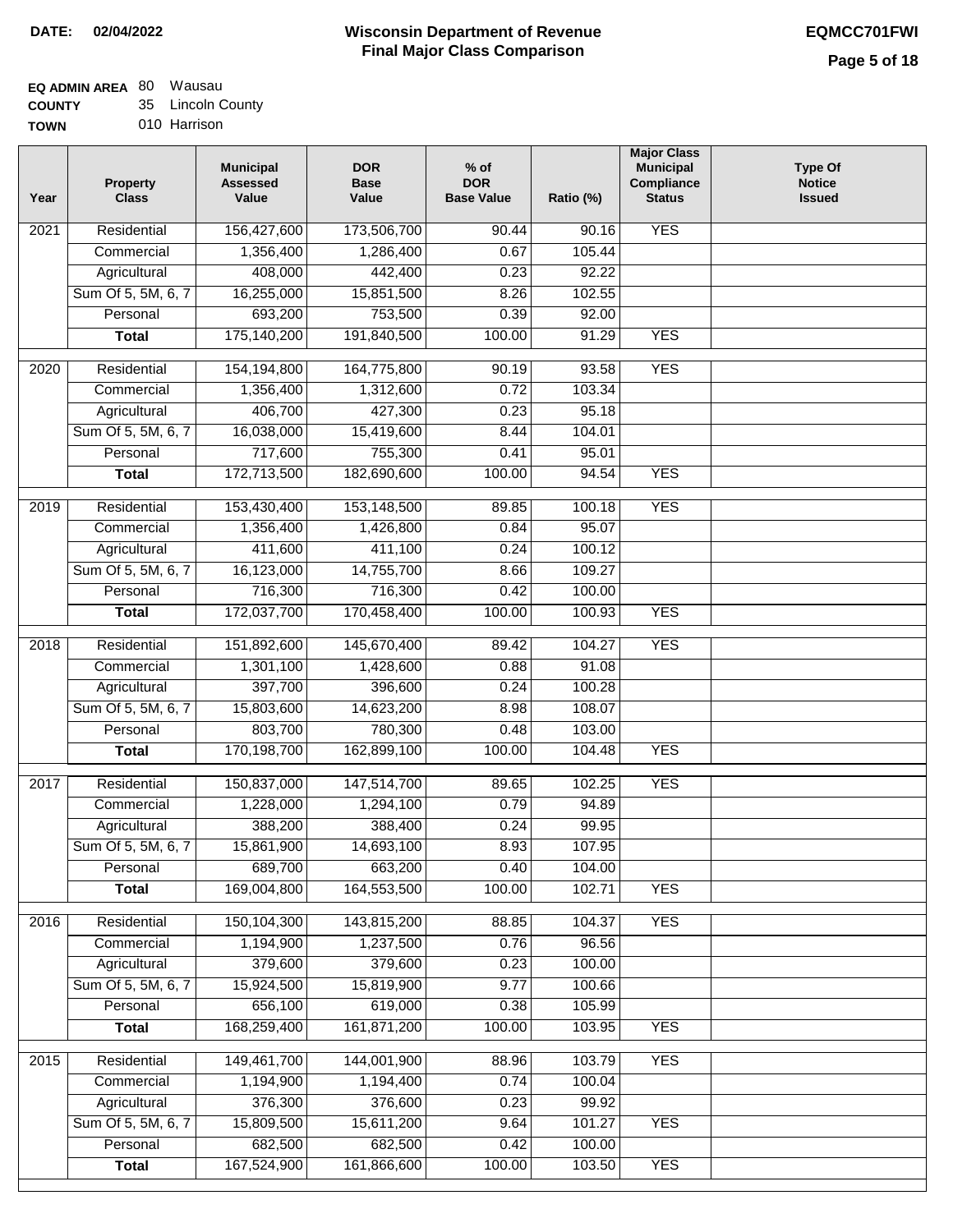| TOWN | 012 King |  |
|------|----------|--|
|      |          |  |

| Year | <b>Property</b><br><b>Class</b> | <b>Municipal</b><br><b>Assessed</b><br>Value | <b>DOR</b><br><b>Base</b><br>Value | $%$ of<br><b>DOR</b><br><b>Base Value</b> | Ratio (%)        | <b>Major Class</b><br><b>Municipal</b><br>Compliance<br><b>Status</b> | <b>Type Of</b><br><b>Notice</b><br><b>Issued</b> |
|------|---------------------------------|----------------------------------------------|------------------------------------|-------------------------------------------|------------------|-----------------------------------------------------------------------|--------------------------------------------------|
| 2021 | Residential                     | 153,557,000                                  | 174,281,500                        | 90.56                                     | 88.11            | <b>NO</b>                                                             |                                                  |
|      | Commercial                      | 5,250,600                                    | 4,919,200                          | 2.56                                      | 106.74           |                                                                       |                                                  |
|      | Agricultural                    | 112,400                                      | 122,000                            | 0.06                                      | 92.13            |                                                                       |                                                  |
|      | Sum Of 5, 5M, 6, 7              | 11,177,300                                   | 12,340,700                         | 6.41                                      | 90.57            |                                                                       |                                                  |
|      | Personal                        | 790,400                                      | 790,400                            | 0.41                                      | 100.00           |                                                                       |                                                  |
|      | <b>Total</b>                    | 170,887,700                                  | 192,453,800                        | 100.00                                    | 88.79            | $\overline{NO}$                                                       |                                                  |
| 2020 | Residential                     | 149,931,800                                  | 164,356,500                        | 90.18                                     | 91.22            | <b>YES</b>                                                            |                                                  |
|      | Commercial                      | 5,236,500                                    | 5,008,500                          | 2.75                                      | 104.55           |                                                                       |                                                  |
|      | Agricultural                    | 104,300                                      | 111,600                            | 0.06                                      | 93.46            |                                                                       |                                                  |
|      | Sum Of 5, 5M, 6, 7              | 11,117,800                                   | 12,020,700                         | 6.60                                      | 92.49            |                                                                       |                                                  |
|      | Personal                        | 761,500                                      | 761,500                            | 0.42                                      | 100.00           |                                                                       |                                                  |
|      | <b>Total</b>                    | 167, 151, 900                                | 182,258,800                        | 100.00                                    | 91.71            | <b>YES</b>                                                            |                                                  |
| 2019 | Residential                     | 148,890,000                                  | 158,755,800                        | 89.90                                     | 93.79            | <b>YES</b>                                                            |                                                  |
|      | Commercial                      | 5,217,600                                    | 5,423,300                          | 3.07                                      | 96.21            |                                                                       |                                                  |
|      | Agricultural                    | 105,100                                      | 105,500                            | 0.06                                      | 99.62            |                                                                       |                                                  |
|      | Sum Of 5, 5M, 6, 7              | 11,337,200                                   | 11,549,100                         | 6.54                                      | 98.17            |                                                                       |                                                  |
|      | Personal                        | 764,000                                      | 764,000                            | 0.43                                      | 100.00           |                                                                       |                                                  |
|      | <b>Total</b>                    | 166,313,900                                  | 176,597,700                        | 100.00                                    | 94.18            | <b>YES</b>                                                            |                                                  |
|      |                                 |                                              |                                    |                                           |                  |                                                                       |                                                  |
| 2018 | Residential                     | 147,601,700                                  | 151,405,800                        | 89.19                                     | 97.49            | <b>YES</b>                                                            |                                                  |
|      | Commercial                      | 5,401,100                                    | 5,920,800                          | 3.49                                      | 91.22            |                                                                       |                                                  |
|      | Agricultural                    | 95,700                                       | 100,600                            | 0.06                                      | 95.13            |                                                                       |                                                  |
|      | Sum Of 5, 5M, 6, 7              | 11,810,600                                   | 11,631,500                         | 6.85                                      | 101.54           |                                                                       |                                                  |
|      | Personal                        | 693,800                                      | 693,800                            | 0.41                                      | 100.00           |                                                                       |                                                  |
|      | <b>Total</b>                    | 165,602,900                                  | 169,752,500                        | 100.00                                    | 97.56            | <b>YES</b>                                                            |                                                  |
| 2017 | Residential                     | 146,276,000                                  | 147,277,800                        | 89.10                                     | 99.32            | <b>YES</b>                                                            |                                                  |
|      | Commercial                      | 5,045,000                                    | 5,238,700                          | 3.17                                      | 96.30            |                                                                       |                                                  |
|      | Agricultural                    | 95,700                                       | 98,000                             | 0.06                                      | 97.65            |                                                                       |                                                  |
|      | Sum Of 5, 5M, 6, 7              | 12,003,900                                   | 11,788,500                         | 7.13                                      | 101.83           |                                                                       |                                                  |
|      | Personal                        | 885,300                                      | 885,300                            | 0.54                                      | 100.00           |                                                                       |                                                  |
|      | <b>Total</b>                    | 164,305,900                                  | 165,288,300                        | 100.00                                    | 99.41            | <b>YES</b>                                                            |                                                  |
| 2016 | Residential                     | 144, 161, 000                                | 140,788,100                        | 87.96                                     | 102.40           | <b>YES</b>                                                            |                                                  |
|      | Commercial                      | 5,089,700                                    | 5,553,600                          | 3.47                                      | 91.65            |                                                                       |                                                  |
|      | Agricultural                    | 99,300                                       | 100,100                            | 0.06                                      | 99.20            |                                                                       |                                                  |
|      | Sum Of 5, 5M, 6, 7              | 12,181,500                                   | 12,913,900                         | 8.07                                      | 94.33            |                                                                       |                                                  |
|      | Personal                        | 696,900                                      | 696,900                            | 0.44                                      | 100.00           |                                                                       |                                                  |
|      | <b>Total</b>                    | 162,228,400                                  | 160,052,600                        | 100.00                                    | 101.36           | <b>YES</b>                                                            |                                                  |
|      |                                 |                                              |                                    |                                           |                  |                                                                       |                                                  |
| 2015 | Residential                     | 144,092,600                                  | 137,649,800                        | 87.77                                     | 104.68           | <b>YES</b>                                                            |                                                  |
|      | Commercial                      | 5,060,100                                    | 5,470,500                          | 3.49                                      | 92.50            |                                                                       |                                                  |
|      | Agricultural                    | 96,300                                       | 95,800                             | 0.06                                      | 100.52           |                                                                       |                                                  |
|      | Sum Of 5, 5M, 6, 7              | 12,305,500                                   | 12,955,100                         | 8.26                                      | 94.99            | <b>YES</b>                                                            |                                                  |
|      | Personal                        | 667,100                                      | 667,100<br>156,838,300             | 0.43<br>100.00                            | 100.00<br>103.43 | <b>YES</b>                                                            |                                                  |
|      | <b>Total</b>                    | 162,221,600                                  |                                    |                                           |                  |                                                                       |                                                  |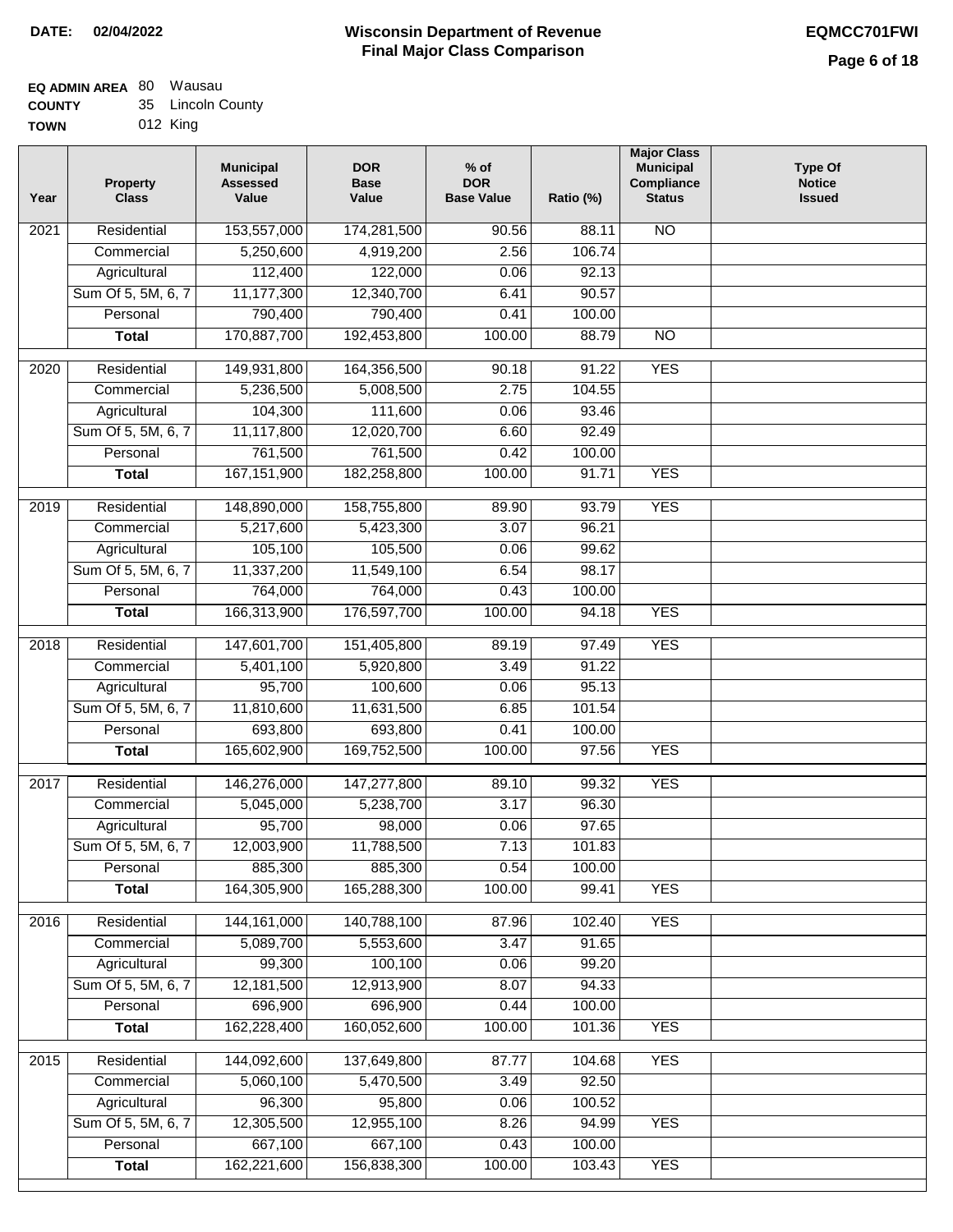| ------      | ------------ |
|-------------|--------------|
| <b>TOWN</b> | 014 Merrill  |

| Year              | <b>Property</b><br><b>Class</b> | <b>Municipal</b><br><b>Assessed</b><br>Value | <b>DOR</b><br><b>Base</b><br>Value | $%$ of<br><b>DOR</b><br><b>Base Value</b> | Ratio (%) | <b>Major Class</b><br><b>Municipal</b><br>Compliance<br><b>Status</b> | <b>Type Of</b><br><b>Notice</b><br><b>Issued</b> |
|-------------------|---------------------------------|----------------------------------------------|------------------------------------|-------------------------------------------|-----------|-----------------------------------------------------------------------|--------------------------------------------------|
| 2021              | Residential                     | 171,849,300                                  | 204,042,700                        | 87.00                                     | 84.22     | $\overline{NO}$                                                       |                                                  |
|                   | Commercial                      | 6,965,600                                    | 7,099,600                          | 3.03                                      | 98.11     |                                                                       |                                                  |
|                   | Agricultural                    | 586,800                                      | 586,800                            | 0.25                                      | 100.00    |                                                                       |                                                  |
|                   | Sum Of 5, 5M, 6, 7              | 19,992,600                                   | 22,048,100                         | 9.40                                      | 90.68     |                                                                       |                                                  |
|                   | Personal                        | 744,518                                      | 744,500                            | 0.32                                      | 100.00    |                                                                       |                                                  |
|                   | <b>Total</b>                    | 200, 138, 818                                | 234,521,700                        | 100.00                                    | 85.34     | $\overline{NO}$                                                       |                                                  |
| 2020              | Residential                     | 169,933,600                                  | 190,668,600                        | 86.60                                     | 89.13     | $\overline{3}$                                                        |                                                  |
|                   | Commercial                      | 6,691,800                                    | 7,068,900                          | 3.21                                      | 94.67     |                                                                       |                                                  |
|                   | Agricultural                    | 572,600                                      | 572,700                            | 0.26                                      | 99.98     |                                                                       |                                                  |
|                   | Sum Of 5, 5M, 6, 7              | 20,013,400                                   | 21,077,900                         | 9.57                                      | 94.95     |                                                                       |                                                  |
|                   | Personal                        | 784,250                                      | 784,300                            | 0.36                                      | 99.99     |                                                                       |                                                  |
|                   | <b>Total</b>                    | 197,995,650                                  | 220,172,400                        | 100.00                                    | 89.93     | $\overline{NO}$                                                       |                                                  |
|                   |                                 |                                              |                                    |                                           |           |                                                                       |                                                  |
| 2019              | Residential                     | 168,254,700                                  | 183,606,800                        | 86.44                                     | 91.64     | <b>YES</b>                                                            |                                                  |
|                   | Commercial                      | 6,603,200                                    | 7,347,600                          | 3.46                                      | 89.87     |                                                                       |                                                  |
|                   | Agricultural                    | 553,400                                      | 556,200                            | 0.26                                      | 99.50     |                                                                       |                                                  |
|                   | Sum Of 5, 5M, 6, 7              | 20,068,400                                   | 20,142,300                         | 9.48                                      | 99.63     |                                                                       |                                                  |
|                   | Personal                        | 752,901                                      | 752,900                            | 0.35                                      | 100.00    |                                                                       |                                                  |
|                   | <b>Total</b>                    | 196,232,601                                  | 212,405,800                        | 100.00                                    | 92.39     | <b>YES</b>                                                            |                                                  |
| $\overline{2018}$ | Residential                     | 166,954,800                                  | 175,361,300                        | 86.47                                     | 95.21     | <b>YES</b>                                                            |                                                  |
|                   | Commercial                      | 6,534,200                                    | 7,206,500                          | 3.55                                      | 90.67     |                                                                       |                                                  |
|                   | Agricultural                    | 536,000                                      | 536,200                            | 0.26                                      | 99.96     |                                                                       |                                                  |
|                   | Sum Of 5, 5M, 6, 7              | 20,409,000                                   | 18,817,200                         | 9.28                                      | 108.46    |                                                                       |                                                  |
|                   | Personal                        | 873,117                                      | 873,100                            | 0.43                                      | 100.00    |                                                                       |                                                  |
|                   | <b>Total</b>                    | 195,307,117                                  | 202,794,300                        | 100.00                                    | 96.31     | <b>YES</b>                                                            |                                                  |
| 2017              | Residential                     | 165,201,000                                  | 163,766,300                        | 85.08                                     | 100.88    | <b>YES</b>                                                            |                                                  |
|                   | Commercial                      | 6,288,400                                    | 6,890,500                          | 3.58                                      | 91.26     |                                                                       |                                                  |
|                   | Agricultural                    | 531,700                                      | 531,400                            | 0.28                                      | 100.06    |                                                                       |                                                  |
|                   | Sum Of 5, 5M, 6, 7              | 20,638,200                                   | 20,322,500                         | 10.56                                     | 101.55    | <b>YES</b>                                                            |                                                  |
|                   | Personal                        | 975,534                                      | 975,500                            | 0.51                                      | 100.00    |                                                                       |                                                  |
|                   | <b>Total</b>                    | 193,634,834                                  | 192,486,200                        | 100.00                                    | 100.60    | <b>YES</b>                                                            |                                                  |
| 2016              | Residential                     | 163,401,000                                  | 162,262,400                        | 85.10                                     | 100.70    | <b>YES</b>                                                            |                                                  |
|                   | Commercial                      | 6,284,300                                    | 6,832,700                          | 3.58                                      | 91.97     |                                                                       |                                                  |
|                   | Agricultural                    | 521,800                                      | 521,900                            | 0.27                                      | 99.98     |                                                                       |                                                  |
|                   | Sum Of 5, 5M, 6, 7              | 22,700,600                                   | 20,148,600                         | 10.57                                     | 112.67    | N <sub>O</sub>                                                        |                                                  |
|                   | Personal                        | 900,976                                      | 901,000                            | 0.47                                      | 100.00    |                                                                       |                                                  |
|                   | <b>Total</b>                    | 193,808,676                                  | 190,666,600                        | 100.00                                    | 101.65    | N <sub>O</sub>                                                        | 1st Notice of Non-Compliance                     |
| $\overline{2015}$ | Residential                     | 162,603,800                                  | 161,378,300                        | 84.62                                     | 100.76    | <b>YES</b>                                                            |                                                  |
|                   | Commercial                      | 6,155,900                                    | 6,637,100                          | 3.48                                      | 92.75     |                                                                       |                                                  |
|                   | Agricultural                    | 516,200                                      | 515,600                            | 0.27                                      | 100.12    |                                                                       |                                                  |
|                   | Sum Of 5, 5M, 6, 7              | 23,644,600                                   | 21,090,200                         | 11.06                                     | 112.11    | N <sub>O</sub>                                                        |                                                  |
|                   | Personal                        | 1,087,918                                    | 1,087,900                          | 0.57                                      | 100.00    |                                                                       |                                                  |
|                   | <b>Total</b>                    | 194,008,418                                  | 190,709,100                        | 100.00                                    | 101.73    | N <sub>O</sub>                                                        |                                                  |
|                   |                                 |                                              |                                    |                                           |           |                                                                       |                                                  |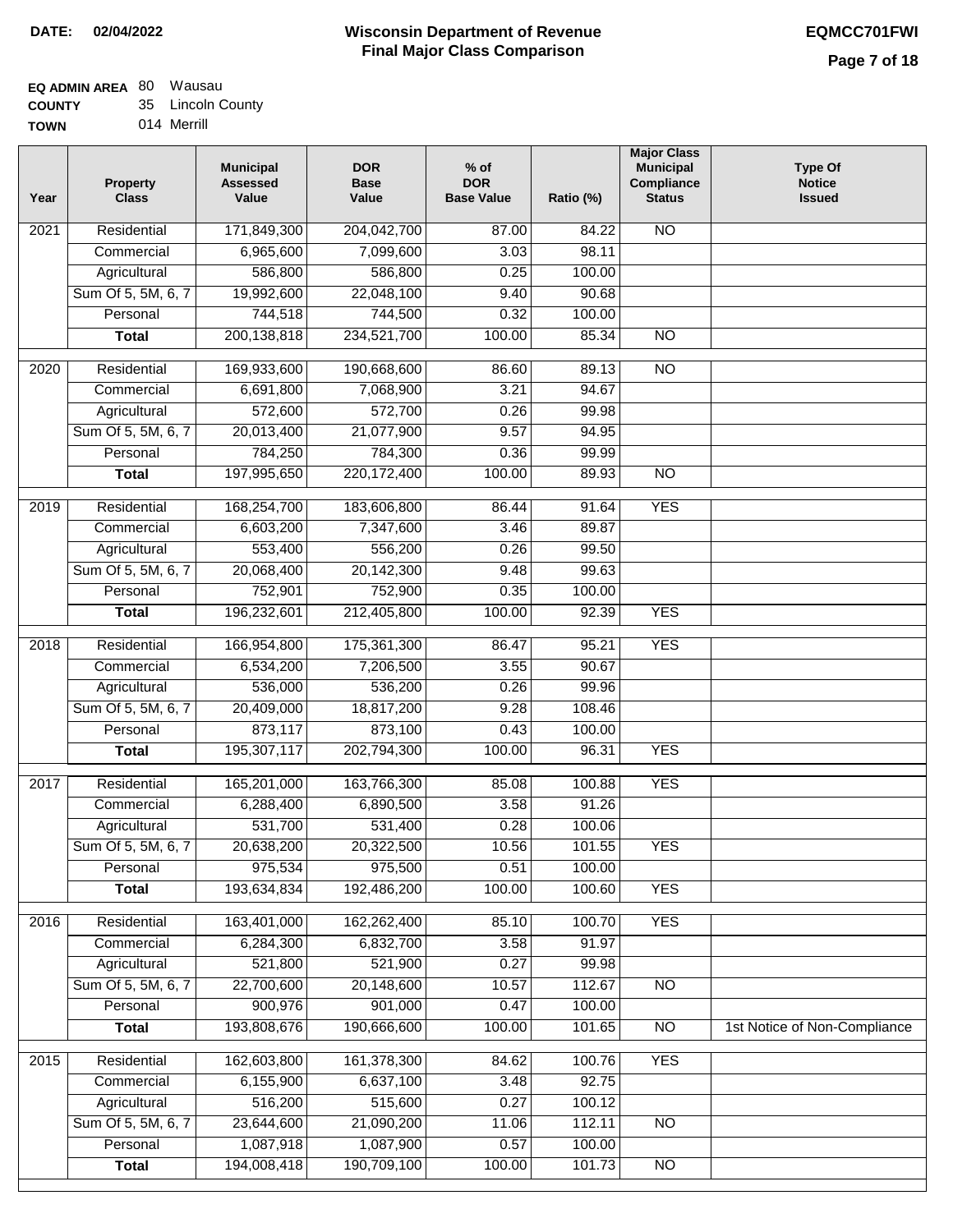# **EQ ADMIN AREA** 80 Wausau **COUNTY**

**TOWN** 35 Lincoln County 016 Pine River

| Year | <b>Property</b><br><b>Class</b> | <b>Municipal</b><br><b>Assessed</b><br>Value | <b>DOR</b><br><b>Base</b><br>Value | $%$ of<br><b>DOR</b><br><b>Base Value</b> | Ratio (%) | <b>Major Class</b><br><b>Municipal</b><br>Compliance<br><b>Status</b> | <b>Type Of</b><br><b>Notice</b><br><b>Issued</b> |
|------|---------------------------------|----------------------------------------------|------------------------------------|-------------------------------------------|-----------|-----------------------------------------------------------------------|--------------------------------------------------|
| 2021 | Residential                     | 107,504,500                                  | 125,077,900                        | 79.67                                     | 85.95     | <b>NO</b>                                                             |                                                  |
|      | Commercial                      | 4,388,900                                    | 4,436,800                          | 2.83                                      | 98.92     |                                                                       |                                                  |
|      | Agricultural                    | 1,906,400                                    | 2,098,500                          | 1.34                                      | 90.85     |                                                                       |                                                  |
|      | Sum Of 5, 5M, 6, 7              | 24,115,300                                   | 24,873,900                         | 15.84                                     | 96.95     | <b>YES</b>                                                            |                                                  |
|      | Personal                        | 482,200                                      | 512,700                            | 0.33                                      | 94.05     |                                                                       |                                                  |
|      | <b>Total</b>                    | 138,397,300                                  | 156,999,800                        | 100.00                                    | 88.15     | $\overline{NO}$                                                       |                                                  |
| 2020 | Residential                     | 106,222,600                                  | 114,593,200                        | 78.77                                     | 92.70     | <b>YES</b>                                                            |                                                  |
|      | Commercial                      | 4,257,500                                    | 4,382,500                          | 3.01                                      | 97.15     |                                                                       |                                                  |
|      | Agricultural                    | 1,901,100                                    | 2,016,100                          | 1.39                                      | 94.30     |                                                                       |                                                  |
|      | Sum Of 5, 5M, 6, 7              | 23,902,800                                   | 23,906,700                         | 16.43                                     | 99.98     | <b>YES</b>                                                            |                                                  |
|      | Personal                        | 551,100                                      | 581,500                            | 0.40                                      | 94.77     |                                                                       |                                                  |
|      | <b>Total</b>                    | 136,835,100                                  | 145,480,000                        | 100.00                                    | 94.06     | <b>YES</b>                                                            |                                                  |
|      |                                 |                                              |                                    |                                           |           |                                                                       |                                                  |
| 2019 | Residential                     | 105,322,400                                  | 117,166,200                        | 79.50                                     | 89.89     | $\overline{NO}$                                                       |                                                  |
|      | Commercial                      | 4,236,000                                    | 4,738,900                          | 3.22                                      | 89.39     |                                                                       |                                                  |
|      | Agricultural                    | 1,894,100                                    | 1,941,000                          | 1.32                                      | 97.58     |                                                                       |                                                  |
|      | Sum Of 5, 5M, 6, 7              | 23,842,300                                   | 22,923,700                         | 15.55                                     | 104.01    | <b>YES</b>                                                            |                                                  |
|      | Personal                        | 568,500                                      | 618,000                            | 0.42                                      | 91.99     |                                                                       |                                                  |
|      | <b>Total</b>                    | 135,863,300                                  | 147,387,800                        | 100.00                                    | 92.18     | $\overline{NO}$                                                       |                                                  |
| 2018 | Residential                     | 104,385,500                                  | 112,836,100                        | 79.45                                     | 92.51     | <b>YES</b>                                                            |                                                  |
|      | Commercial                      | 4,236,000                                    | 4,692,000                          | 3.30                                      | 90.28     |                                                                       |                                                  |
|      | Agricultural                    | 1,894,700                                    | 1,895,100                          | 1.33                                      | 99.98     |                                                                       |                                                  |
|      | Sum Of 5, 5M, 6, 7              | 23,800,400                                   | 21,935,600                         | 15.44                                     | 108.50    | <b>YES</b>                                                            |                                                  |
|      | Personal                        | 626,100                                      | 666,500                            | 0.47                                      | 93.94     |                                                                       |                                                  |
|      | <b>Total</b>                    | 134,942,700                                  | 142,025,300                        | 100.00                                    | 95.01     | <b>YES</b>                                                            |                                                  |
| 2017 | Residential                     | 103,004,300                                  | 105,236,300                        | 77.67                                     | 97.88     | <b>YES</b>                                                            |                                                  |
|      | Commercial                      | 4,209,400                                    | 4,389,600                          | 3.24                                      | 95.89     |                                                                       |                                                  |
|      | Agricultural                    | 1,884,400                                    | 1,840,000                          | 1.36                                      | 102.41    |                                                                       |                                                  |
|      | Sum Of 5, 5M, 6, 7              | 23,820,900                                   | 23,335,900                         | 17.22                                     | 102.08    | <b>YES</b>                                                            |                                                  |
|      | Personal                        | 696,300                                      | 696,300                            | 0.51                                      | 100.00    |                                                                       |                                                  |
|      | <b>Total</b>                    | 133,615,300                                  | 135,498,100                        | 100.00                                    | 98.61     | <b>YES</b>                                                            |                                                  |
| 2016 | Residential                     | 102,674,900                                  | 108,069,500                        | 77.76                                     | 95.01     | <b>YES</b>                                                            |                                                  |
|      | Commercial                      | 4,213,900                                    | 4,314,600                          | 3.10                                      | 97.67     |                                                                       |                                                  |
|      | Agricultural                    | 1,880,700                                    | 1,806,100                          | 1.30                                      | 104.13    |                                                                       |                                                  |
|      | Sum Of 5, 5M, 6, 7              | 24,072,800                                   | 23,900,600                         | 17.20                                     | 100.72    | <b>YES</b>                                                            |                                                  |
|      | Personal                        | 842,800                                      | 883,100                            | 0.64                                      | 95.44     |                                                                       |                                                  |
|      | <b>Total</b>                    | 133,685,100                                  | 138,973,900                        | 100.00                                    | 96.19     | <b>YES</b>                                                            |                                                  |
| 2015 | Residential                     | 102,348,200                                  | 103,523,900                        | 76.74                                     | 98.86     | <b>YES</b>                                                            |                                                  |
|      | Commercial                      | 4,179,900                                    | 4,236,600                          | 3.14                                      | 98.66     |                                                                       |                                                  |
|      | Agricultural                    | 1,874,500                                    | 1,781,600                          | 1.32                                      | 105.21    |                                                                       |                                                  |
|      | Sum Of 5, 5M, 6, 7              | 23,981,700                                   | 24,483,700                         | 18.15                                     | 97.95     | <b>YES</b>                                                            |                                                  |
|      | Personal                        | 874,900                                      | 874,900                            | 0.65                                      | 100.00    |                                                                       |                                                  |
|      | <b>Total</b>                    | 133,259,200                                  | 134,900,700                        | 100.00                                    | 98.78     | <b>YES</b>                                                            |                                                  |
|      |                                 |                                              |                                    |                                           |           |                                                                       |                                                  |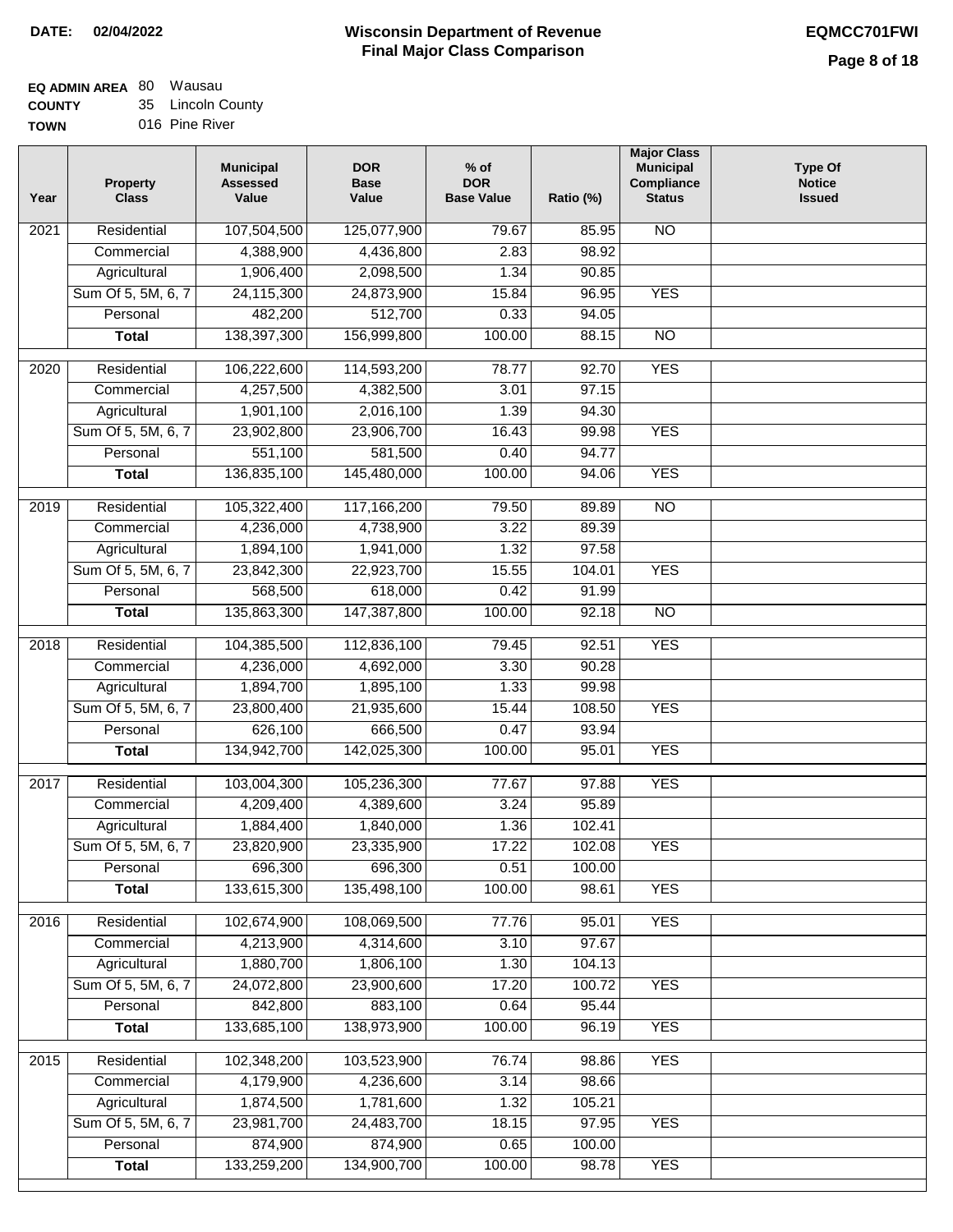#### **EQ ADMIN AREA** 80 Wausau **COUNTY** 35 Lincoln County

**TOWN** 018 Rock Falls

| Year             | <b>Property</b><br><b>Class</b> | <b>Municipal</b><br><b>Assessed</b><br>Value | <b>DOR</b><br><b>Base</b><br>Value | $%$ of<br><b>DOR</b><br><b>Base Value</b> | Ratio (%) | <b>Major Class</b><br><b>Municipal</b><br>Compliance<br><b>Status</b> | <b>Type Of</b><br><b>Notice</b><br><b>Issued</b> |
|------------------|---------------------------------|----------------------------------------------|------------------------------------|-------------------------------------------|-----------|-----------------------------------------------------------------------|--------------------------------------------------|
| 2021             | Residential                     | 66,485,100                                   | 76,830,500                         | 76.90                                     | 86.53     | <b>NO</b>                                                             |                                                  |
|                  | Commercial                      | 1,056,800                                    | 1,241,900                          | 1.24                                      | 85.10     |                                                                       |                                                  |
|                  | Agricultural                    | 219,900                                      | 219,700                            | 0.22                                      | 100.09    |                                                                       |                                                  |
|                  | Sum Of 5, 5M, 6, 7              | 17,473,100                                   | 21,059,000                         | 21.08                                     | 82.97     | $\overline{NO}$                                                       |                                                  |
|                  | Personal                        | 553,248                                      | 553,300                            | 0.55                                      | 99.99     |                                                                       |                                                  |
|                  | <b>Total</b>                    | 85,788,148                                   | 99,904,400                         | 100.00                                    | 85.87     | $\overline{NO}$                                                       |                                                  |
| 2020             | Residential                     | 65,795,900                                   | 71,375,100                         | 75.81                                     | 92.18     | <b>YES</b>                                                            |                                                  |
|                  | Commercial                      | 1,055,600                                    | 1,267,300                          | 1.35                                      | 83.30     |                                                                       |                                                  |
|                  | Agricultural                    | 211,500                                      | 211,200                            | 0.22                                      | 100.14    |                                                                       |                                                  |
|                  | Sum Of 5, 5M, 6, 7              | 17,244,000                                   | 20,705,400                         | 21.99                                     | 83.28     | <b>NO</b>                                                             |                                                  |
|                  | Personal                        | 588,962                                      | 589,000                            | 0.63                                      | 99.99     |                                                                       |                                                  |
|                  | <b>Total</b>                    | 84,895,962                                   | 94,148,000                         | 100.00                                    | 90.17     | <b>NO</b>                                                             |                                                  |
| $\frac{1}{2019}$ | Residential                     | 64,754,100                                   | 66,500,100                         | 76.77                                     | 97.37     | <b>YES</b>                                                            |                                                  |
|                  | Commercial                      | 1,055,600                                    | 1,377,500                          | 1.59                                      | 76.63     |                                                                       |                                                  |
|                  | Agricultural                    | 203,000                                      | 203,000                            | 0.23                                      | 100.00    |                                                                       |                                                  |
|                  | Sum Of 5, 5M, 6, 7              | 17,404,600                                   | 18,086,900                         | 20.88                                     | 96.23     | <b>YES</b>                                                            |                                                  |
|                  | Personal                        | 455,304                                      | 455,400                            | 0.53                                      | 99.98     |                                                                       |                                                  |
|                  | <b>Total</b>                    | 83,872,604                                   | 86,622,900                         | 100.00                                    | 96.82     | <b>YES</b>                                                            |                                                  |
| 2018             | Residential                     | 64,203,600                                   | 64,674,200                         | 77.23                                     | 99.27     | <b>YES</b>                                                            |                                                  |
|                  | Commercial                      | 304,200                                      | 390,200                            | 0.47                                      | 77.96     |                                                                       |                                                  |
|                  | Agricultural                    | 196,500                                      | 197,200                            | 0.24                                      | 99.65     |                                                                       |                                                  |
|                  | Sum Of 5, 5M, 6, 7              | 17,283,200                                   | 18,024,800                         | 21.52                                     | 95.89     | <b>YES</b>                                                            |                                                  |
|                  | Personal                        | 458,906                                      | 458,900                            | 0.55                                      | 100.00    |                                                                       |                                                  |
|                  | <b>Total</b>                    | 82,446,406                                   | 83,745,300                         | 100.00                                    | 98.45     | <b>YES</b>                                                            |                                                  |
| 2017             | Residential                     | 64,006,900                                   | 63,937,400                         | 78.17                                     | 100.11    | <b>YES</b>                                                            |                                                  |
|                  | Commercial                      | 304,200                                      | 368,100                            | 0.45                                      | 82.64     |                                                                       |                                                  |
|                  | Agricultural                    | 192,500                                      | 192,200                            | 0.23                                      | 100.16    |                                                                       |                                                  |
|                  | Sum Of 5, 5M, 6, 7              | 17,231,800                                   | 16,789,400                         | 20.53                                     | 102.63    | <b>YES</b>                                                            |                                                  |
|                  | Personal                        | 507,233                                      | 507,200                            | 0.62                                      | 100.01    |                                                                       |                                                  |
|                  | <b>Total</b>                    | 82,242,633                                   | 81,794,300                         | 100.00                                    | 100.55    | <b>YES</b>                                                            |                                                  |
| 2016             | Residential                     | 62,842,300                                   | 60,359,500                         | 75.66                                     | 104.11    | <b>YES</b>                                                            |                                                  |
|                  | Commercial                      | 304,200                                      | 360,800                            | 0.45                                      | 84.31     |                                                                       |                                                  |
|                  | Agricultural                    | 189,000                                      | 188,800                            | 0.24                                      | 100.11    |                                                                       |                                                  |
|                  | Sum Of 5, 5M, 6, 7              | 17,270,200                                   | 18,367,500                         | 23.02                                     | 94.03     | <b>YES</b>                                                            |                                                  |
|                  | Personal                        | 501,044                                      | 501,000                            | 0.63                                      | 100.01    |                                                                       |                                                  |
|                  | <b>Total</b>                    | 81,106,744                                   | 79,777,600                         | 100.00                                    | 101.67    | <b>YES</b>                                                            |                                                  |
| 2015             | Residential                     | 61,867,400                                   | 61,123,300                         | 74.25                                     | 101.22    | <b>YES</b>                                                            |                                                  |
|                  | Commercial                      | 304,200                                      | 357,200                            | 0.43                                      | 85.16     |                                                                       |                                                  |
|                  | Agricultural                    | 189,500                                      | 189,400                            | 0.23                                      | 100.05    |                                                                       |                                                  |
|                  | Sum Of 5, 5M, 6, 7              | 17,521,300                                   | 20,149,100                         | 24.48                                     | 86.96     | N <sub>O</sub>                                                        |                                                  |
|                  | Personal                        | 499,074                                      | 499,000                            | 0.61                                      | 100.01    |                                                                       |                                                  |
|                  | <b>Total</b>                    | 80,381,474                                   | 82,318,000                         | 100.00                                    | 97.65     | $\overline{NO}$                                                       |                                                  |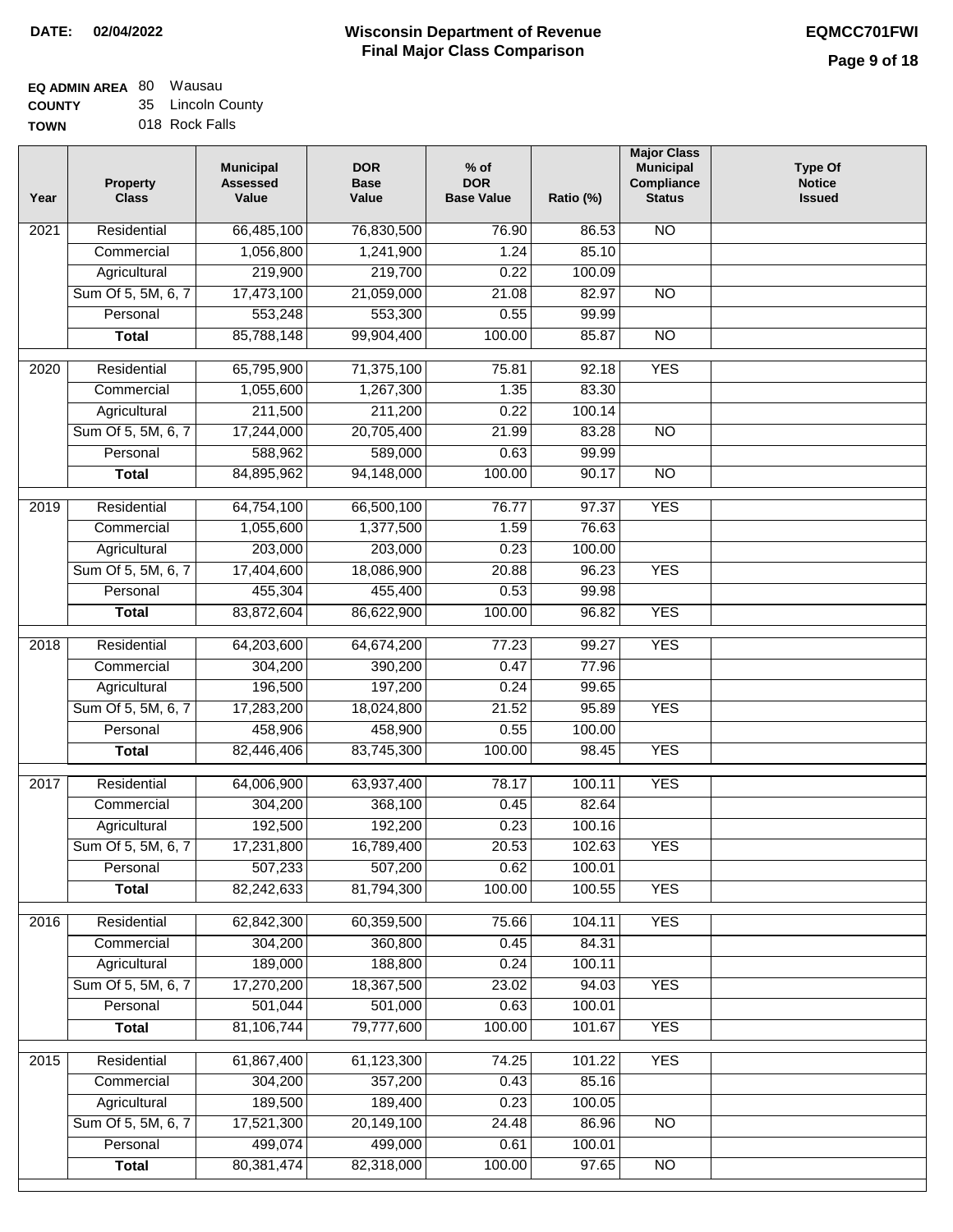# **Wisconsin Department of Revenue Final Major Class Comparison DATE: 02/04/2022 EQMCC701FWI**

٦

#### **EQ ADMIN AREA** 80 Wausau **COUNTY** 35 Lincoln County

| uuun 1      | ື | שטש וווטטווב |
|-------------|---|--------------|
| <b>TOWN</b> |   | 020 Russell  |

| Year              | <b>Property</b><br><b>Class</b> | <b>Municipal</b><br><b>Assessed</b><br>Value | <b>DOR</b><br><b>Base</b><br>Value | $%$ of<br><b>DOR</b><br><b>Base Value</b> | Ratio (%) | <b>Major Class</b><br><b>Municipal</b><br>Compliance<br><b>Status</b> | Type Of<br><b>Notice</b><br><b>Issued</b> |
|-------------------|---------------------------------|----------------------------------------------|------------------------------------|-------------------------------------------|-----------|-----------------------------------------------------------------------|-------------------------------------------|
| 2021              | Residential                     | 29,123,400                                   | 32,896,100                         | 66.56                                     | 88.53     | N <sub>O</sub>                                                        |                                           |
|                   | Commercial                      | 2,259,600                                    | 2,295,000                          | 4.64                                      | 98.46     |                                                                       |                                           |
|                   | Agricultural                    | 533,300                                      | 549,100                            | 1.11                                      | 97.12     |                                                                       |                                           |
|                   | Sum Of 5, 5M, 6, 7              | 10,629,100                                   | 13,052,700                         | 26.41                                     | 81.43     | $\overline{NO}$                                                       |                                           |
|                   | Personal                        | 591,800                                      | 629,600                            | 1.27                                      | 94.00     |                                                                       |                                           |
|                   | <b>Total</b>                    | 43,137,200                                   | 49,422,500                         | 100.00                                    | 87.28     | $\overline{NO}$                                                       |                                           |
| 2020              | Residential                     | 28,906,700                                   | 30,797,800                         | 67.68                                     | 93.86     | <b>YES</b>                                                            |                                           |
|                   | Commercial                      | 2,378,200                                    | 2,341,800                          | 5.15                                      | 101.55    |                                                                       |                                           |
|                   | Agricultural                    | 513,300                                      | 526,700                            | 1.16                                      | 97.46     |                                                                       |                                           |
|                   | Sum Of 5, 5M, 6, 7              | 10,572,000                                   | 11,299,400                         | 24.83                                     | 93.56     | <b>YES</b>                                                            |                                           |
|                   | Personal                        | 504,500                                      | 536,700                            | 1.18                                      | 94.00     |                                                                       |                                           |
|                   | <b>Total</b>                    | 42,874,700                                   | 45,502,400                         | 100.00                                    | 94.23     | <b>YES</b>                                                            |                                           |
|                   |                                 |                                              |                                    |                                           |           |                                                                       |                                           |
| 2019              | Residential                     | 28,680,500                                   | 29,957,300                         | 65.94                                     | 95.74     | <b>YES</b>                                                            |                                           |
|                   | Commercial                      | 2,370,400                                    | 2,538,500                          | 5.59                                      | 93.38     |                                                                       |                                           |
|                   | Agricultural                    | 534,900                                      | 500,600                            | 1.10                                      | 106.85    |                                                                       |                                           |
|                   | Sum Of 5, 5M, 6, 7              | 10,930,200                                   | 11,940,500                         | 26.28                                     | 91.54     | <b>YES</b>                                                            |                                           |
|                   | Personal                        | 492,900                                      | 492,900                            | 1.08                                      | 100.00    |                                                                       |                                           |
|                   | <b>Total</b>                    | 43,008,900                                   | 45,429,800                         | 100.00                                    | 94.67     | <b>YES</b>                                                            |                                           |
| $\overline{2018}$ | Residential                     | 28,799,200                                   | 28,291,800                         | 65.83                                     | 101.79    | <b>YES</b>                                                            |                                           |
|                   | Commercial                      | 2,359,900                                    | 2,633,300                          | 6.13                                      | 89.62     |                                                                       |                                           |
|                   | Agricultural                    | 499,800                                      | 485,600                            | 1.13                                      | 102.92    |                                                                       |                                           |
|                   | Sum Of 5, 5M, 6, 7              | 10,960,500                                   | 11,034,000                         | 25.67                                     | 99.33     | <b>YES</b>                                                            |                                           |
|                   | Personal                        | 552,500                                      | 531,200                            | 1.24                                      | 104.01    |                                                                       |                                           |
|                   | <b>Total</b>                    | 43,171,900                                   | 42,975,900                         | 100.00                                    | 100.46    | <b>YES</b>                                                            |                                           |
| 2017              | Residential                     | 28,558,500                                   | 26,387,800                         | 64.59                                     | 108.23    | <b>YES</b>                                                            |                                           |
|                   | Commercial                      | 2,369,900                                    | 2,484,200                          | 6.08                                      | 95.40     |                                                                       |                                           |
|                   | Agricultural                    | 486,300                                      | 471,300                            | 1.15                                      | 103.18    |                                                                       |                                           |
|                   | Sum Of 5, 5M, 6, 7              | 10,904,200                                   | 10,971,900                         | 26.85                                     | 99.38     | <b>YES</b>                                                            |                                           |
|                   | Personal                        | 563,100                                      | 541,400                            | 1.33                                      | 104.01    |                                                                       |                                           |
|                   | <b>Total</b>                    | 42,882,000                                   | 40,856,600                         | 100.00                                    | 104.96    | <b>YES</b>                                                            |                                           |
|                   |                                 |                                              |                                    |                                           |           |                                                                       |                                           |
| 2016              | Residential                     | 28,656,900                                   | 26,291,600                         | 64.62                                     | 109.00    | <b>YES</b>                                                            |                                           |
|                   | Commercial                      | 2,373,900                                    | 2,435,500                          | 5.99                                      | 97.47     |                                                                       |                                           |
|                   | Agricultural                    | 479,400                                      | 465,500                            | 1.14                                      | 102.99    |                                                                       |                                           |
|                   | Sum Of 5, 5M, 6, 7              | 10,552,100                                   | 10,951,100                         | 26.92                                     | 96.36     | <b>YES</b>                                                            |                                           |
|                   | Personal                        | 559,500                                      | 543,100                            | 1.33                                      | 103.02    |                                                                       |                                           |
|                   | <b>Total</b>                    | 42,621,800                                   | 40,686,800                         | 100.00                                    | 104.76    | <b>YES</b>                                                            |                                           |
| 2015              | Residential                     | 28,539,000                                   | 26,723,600                         | 65.61                                     | 106.79    | <b>YES</b>                                                            |                                           |
|                   | Commercial                      | 2,352,900                                    | 2,391,100                          | 5.87                                      | 98.40     | <b>YES</b>                                                            |                                           |
|                   | Agricultural                    | 473,100                                      | 458,800                            | 1.13                                      | 103.12    |                                                                       |                                           |
|                   | Sum Of 5, 5M, 6, 7              | 10,549,400                                   | 10,576,700                         | 25.97                                     | 99.74     | <b>YES</b>                                                            |                                           |
|                   | Personal                        | 579,400                                      | 579,400                            | 1.42                                      | 100.00    |                                                                       |                                           |
|                   | <b>Total</b>                    | 42,493,800                                   | 40,729,600                         | 100.00                                    | 104.33    | <b>YES</b>                                                            |                                           |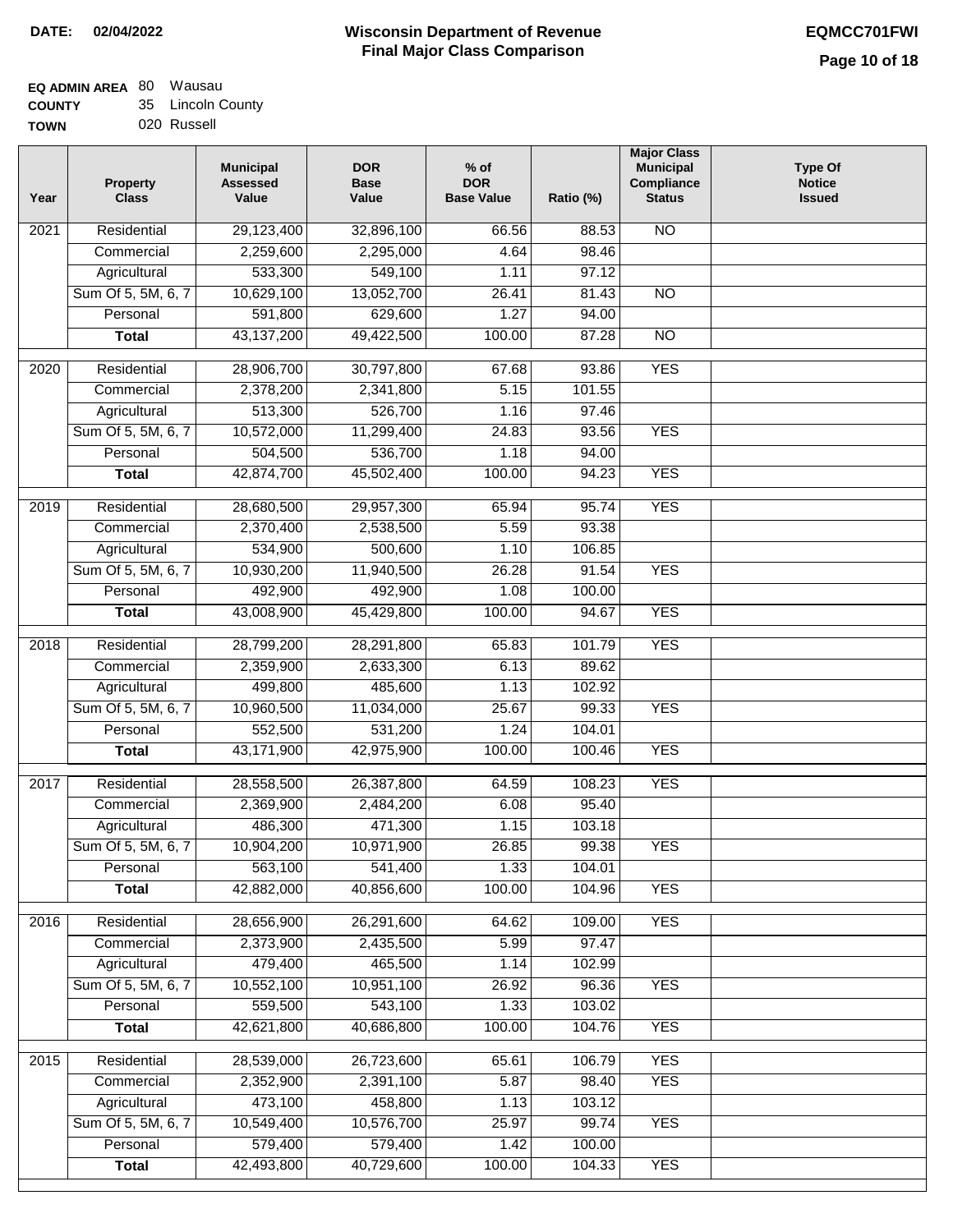| /Ν | 022 Schley |  |
|----|------------|--|
|    |            |  |

| Year              | <b>Property</b><br><b>Class</b> | <b>Municipal</b><br><b>Assessed</b><br>Value | <b>DOR</b><br><b>Base</b><br>Value | $%$ of<br><b>DOR</b><br><b>Base Value</b> | Ratio (%) | <b>Major Class</b><br><b>Municipal</b><br>Compliance<br><b>Status</b> | <b>Type Of</b><br><b>Notice</b><br><b>Issued</b> |
|-------------------|---------------------------------|----------------------------------------------|------------------------------------|-------------------------------------------|-----------|-----------------------------------------------------------------------|--------------------------------------------------|
| $\overline{202}1$ | Residential                     | 45,219,200                                   | 56,004,600                         | 69.35                                     | 80.74     | <b>NO</b>                                                             |                                                  |
|                   | Commercial                      | 1,338,200                                    | 1,505,300                          | 1.86                                      | 88.90     |                                                                       |                                                  |
|                   | Agricultural                    | 1,060,700                                    | 1,215,200                          | 1.50                                      | 87.29     |                                                                       |                                                  |
|                   | Sum Of 5, 5M, 6, 7              | 17,645,100                                   | 21,676,500                         | 26.84                                     | 81.40     | $\overline{NO}$                                                       |                                                  |
|                   | Personal                        | 308,000                                      | 355,400                            | 0.44                                      | 86.66     |                                                                       |                                                  |
|                   | <b>Total</b>                    | 65,571,200                                   | 80,757,000                         | 100.00                                    | 81.20     | $\overline{NO}$                                                       |                                                  |
| $\overline{2020}$ | Residential                     | 44,520,500                                   | 52,086,600                         | 69.70                                     | 85.47     | $\overline{10}$                                                       |                                                  |
|                   | Commercial                      | 1,304,700                                    | 1,496,500                          | 2.00                                      | 87.18     |                                                                       |                                                  |
|                   | Agricultural                    | 1,044,600                                    | 1,168,700                          | 1.56                                      | 89.38     |                                                                       |                                                  |
|                   | Sum Of 5, 5M, 6, 7              | 17,567,100                                   | 19,629,500                         | 26.27                                     | 89.49     | $\overline{NO}$                                                       |                                                  |
|                   | Personal                        | 315,200                                      | 350,200                            | 0.47                                      | 90.01     |                                                                       |                                                  |
|                   | <b>Total</b>                    | 64,752,100                                   | 74,731,500                         | 100.00                                    | 86.65     | $\overline{NO}$                                                       |                                                  |
|                   |                                 |                                              |                                    |                                           |           |                                                                       |                                                  |
| 2019              | Residential                     | 43,153,400                                   | 48,927,600                         | 68.92                                     | 88.20     | $\overline{NO}$                                                       |                                                  |
|                   | Commercial                      | 1,292,400                                    | 1,468,100                          | 2.07                                      | 88.03     |                                                                       |                                                  |
|                   | Agricultural                    | 1,044,900                                    | 1,125,200                          | 1.59                                      | 92.86     |                                                                       |                                                  |
|                   | Sum Of 5, 5M, 6, 7              | 17,710,200                                   | 19,123,300                         | 26.94                                     | 92.61     | <b>YES</b>                                                            |                                                  |
|                   | Personal                        | 317,300                                      | 344,900                            | 0.49                                      | 92.00     |                                                                       |                                                  |
|                   | <b>Total</b>                    | 63,518,200                                   | 70,989,100                         | 100.00                                    | 89.48     | $\overline{NO}$                                                       |                                                  |
| 2018              | Residential                     | 42,660,400                                   | 45,721,600                         | 68.84                                     | 93.30     | <b>YES</b>                                                            |                                                  |
|                   | Commercial                      | 1,292,400                                    | 1,529,300                          | 2.30                                      | 84.51     |                                                                       |                                                  |
|                   | Agricultural                    | 1,045,000                                    | 1,088,400                          | 1.64                                      | 96.01     |                                                                       |                                                  |
|                   | Sum Of 5, 5M, 6, 7              | 17,698,000                                   | 17,743,000                         | 26.72                                     | 99.75     | <b>YES</b>                                                            |                                                  |
|                   | Personal                        | 326,300                                      | 333,000                            | 0.50                                      | 97.99     |                                                                       |                                                  |
|                   | <b>Total</b>                    | 63,022,100                                   | 66,415,300                         | 100.00                                    | 94.89     | <b>YES</b>                                                            |                                                  |
| 2017              | Residential                     | 42,096,500                                   | 42,635,000                         | 67.19                                     | 98.74     | <b>YES</b>                                                            |                                                  |
|                   | Commercial                      | 1,279,800                                    | 1,438,300                          | 2.27                                      | 88.98     |                                                                       |                                                  |
|                   | Agricultural                    | 1,043,200                                    | 1,063,400                          | 1.68                                      | 98.10     |                                                                       |                                                  |
|                   | Sum Of 5, 5M, 6, 7              | 17,863,000                                   | 17,873,500                         | 28.17                                     | 99.94     | <b>YES</b>                                                            |                                                  |
|                   | Personal                        | 433,200                                      | 442,100                            | 0.70                                      | 97.99     |                                                                       |                                                  |
|                   | <b>Total</b>                    | 62,715,700                                   | 63,452,300                         | 100.00                                    | 98.84     | <b>YES</b>                                                            |                                                  |
| 2016              | Residential                     |                                              |                                    |                                           | 98.62     | <b>YES</b>                                                            |                                                  |
|                   | Commercial                      | 41,333,000<br>1,279,800                      | 41,912,500<br>1,410,100            | 65.71<br>2.21                             | 90.76     |                                                                       |                                                  |
|                   | Agricultural                    | 1,038,800                                    | 1,043,400                          | 1.64                                      | 99.56     |                                                                       |                                                  |
|                   | Sum Of 5, 5M, 6, 7              | 18,269,800                                   | 18,952,900                         | 29.71                                     | 96.40     | <b>YES</b>                                                            |                                                  |
|                   | Personal                        | 463,600                                      | 463,600                            | 0.73                                      | 100.00    |                                                                       |                                                  |
|                   | <b>Total</b>                    | 62,385,000                                   | 63,782,500                         | 100.00                                    | 97.81     | <b>YES</b>                                                            |                                                  |
|                   |                                 |                                              |                                    |                                           |           |                                                                       |                                                  |
| 2015              | Residential                     | 40,827,300                                   | 41,865,500                         | 65.24                                     | 97.52     | <b>YES</b>                                                            |                                                  |
|                   | Commercial                      | 1,279,800                                    | 1,396,100                          | 2.18                                      | 91.67     |                                                                       |                                                  |
|                   | Agricultural                    | 1,036,100                                    | 1,026,400                          | 1.60                                      | 100.95    |                                                                       |                                                  |
|                   | Sum Of 5, 5M, 6, 7              | 18,383,200                                   | 19,407,100                         | 30.24                                     | 94.72     | <b>YES</b>                                                            |                                                  |
|                   | Personal                        | 470,200                                      | 474,900                            | 0.74                                      | 99.01     |                                                                       |                                                  |
|                   | <b>Total</b>                    | 61,996,600                                   | 64,170,000                         | 100.00                                    | 96.61     | <b>YES</b>                                                            |                                                  |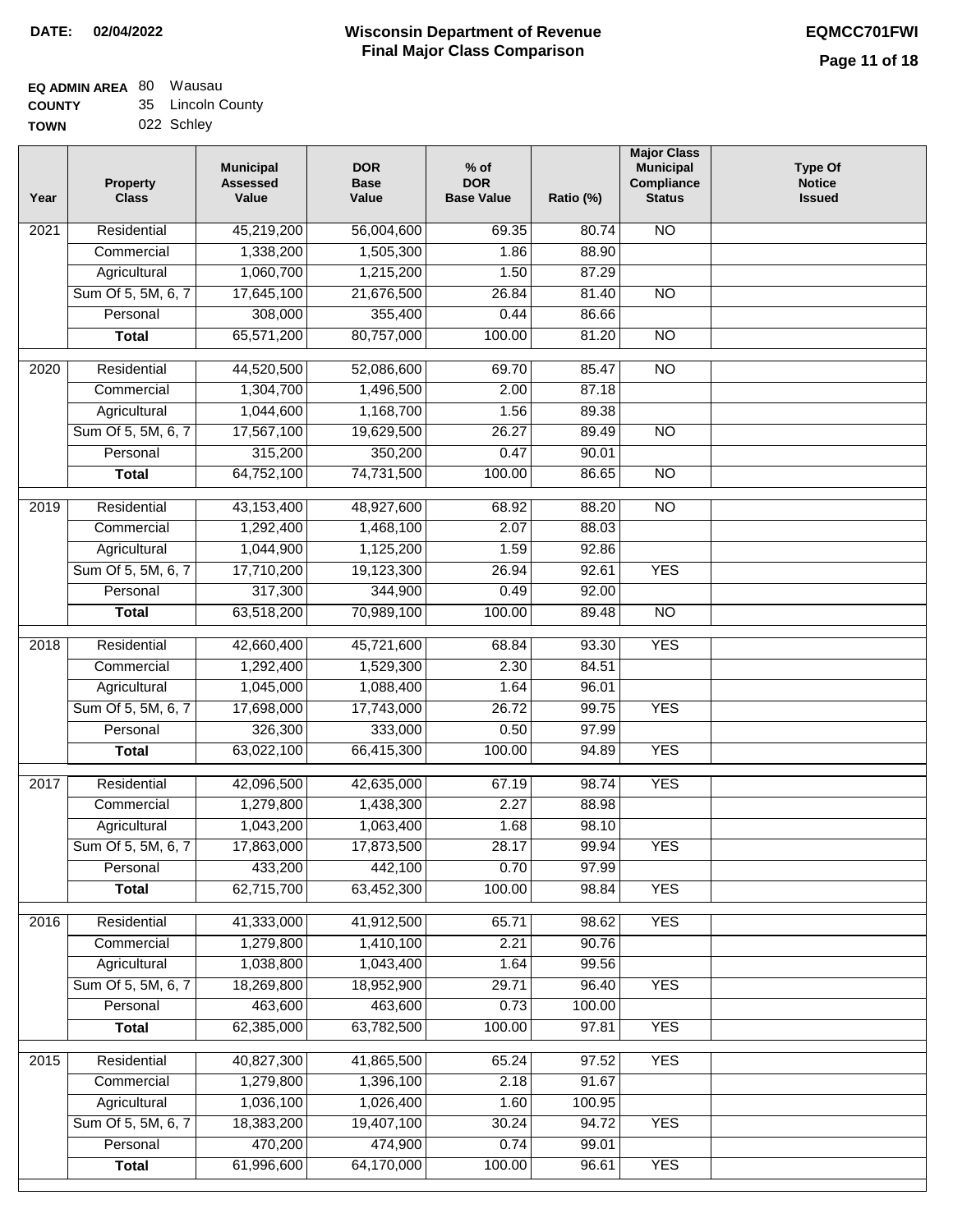| <b>EQ ADMIN AREA 80 Wausau</b> |                   |
|--------------------------------|-------------------|
| <b>COUNTY</b>                  | 35 Lincoln County |
| <b>TOWN</b>                    | 024 Scott         |

| Year              | <b>Property</b><br><b>Class</b> | <b>Municipal</b><br><b>Assessed</b><br>Value | <b>DOR</b><br><b>Base</b><br>Value | $%$ of<br><b>DOR</b><br><b>Base Value</b> | Ratio (%)       | <b>Major Class</b><br><b>Municipal</b><br>Compliance<br><b>Status</b> | <b>Type Of</b><br><b>Notice</b><br><b>Issued</b> |
|-------------------|---------------------------------|----------------------------------------------|------------------------------------|-------------------------------------------|-----------------|-----------------------------------------------------------------------|--------------------------------------------------|
| 2021              | Residential                     | 74,060,500                                   | 97,323,900                         | 79.33                                     | 76.10           | <b>NO</b>                                                             |                                                  |
|                   | Commercial                      | 9,528,900                                    | 8,951,300                          | 7.30                                      | 106.45          |                                                                       |                                                  |
|                   | Agricultural                    | 1,123,900                                    | 1,248,200                          | 1.02                                      | 90.04           |                                                                       |                                                  |
|                   | Sum Of 5, 5M, 6, 7              | 14,693,700                                   | 14,987,000                         | 12.22                                     | 98.04           | <b>YES</b>                                                            |                                                  |
|                   | Personal                        | 150,800                                      | 174,800                            | 0.14                                      | 86.27           |                                                                       |                                                  |
|                   | <b>Total</b>                    | 99,557,800                                   | 122,685,200                        | 100.00                                    | 81.15           | $\overline{NO}$                                                       |                                                  |
| $\overline{2020}$ | Residential                     | 73,679,400                                   | 89,706,800                         | 78.10                                     | 82.13           | $\overline{NO}$                                                       |                                                  |
|                   | Commercial                      | 9,528,900                                    | 9,134,000                          | 7.95                                      | 104.32          |                                                                       |                                                  |
|                   | Agricultural                    | 1,080,600                                    | 1,199,900                          | 1.04                                      | 90.06           |                                                                       |                                                  |
|                   | Sum Of 5, 5M, 6, 7              | 14,666,200                                   | 14,691,300                         | 12.79                                     | 99.83           | <b>YES</b>                                                            |                                                  |
|                   | Personal                        | 121,500                                      | 130,600                            | 0.11                                      | 93.03           |                                                                       |                                                  |
|                   | <b>Total</b>                    | 99,076,600                                   | 114,862,600                        | 100.00                                    | 86.26           | $\overline{NO}$                                                       |                                                  |
|                   |                                 |                                              |                                    |                                           |                 |                                                                       |                                                  |
| 2019              | Residential                     | 73,324,100                                   | 80,489,800                         | 75.97                                     | 91.10           | <b>YES</b>                                                            |                                                  |
|                   | Commercial                      | 9,412,200                                    | 9,614,700                          | 9.07                                      | 97.89           |                                                                       |                                                  |
|                   | Agricultural                    | 1,067,600                                    | 1,156,200                          | 1.09                                      | 92.34           | <b>YES</b>                                                            |                                                  |
|                   | Sum Of 5, 5M, 6, 7<br>Personal  | 14,847,700<br>191,200                        | 14,488,600<br>203,400              | 13.67<br>0.19                             | 102.48<br>94.00 |                                                                       |                                                  |
|                   | <b>Total</b>                    | 98,842,800                                   | 105,952,700                        | 100.00                                    | 93.29           | <b>YES</b>                                                            |                                                  |
|                   |                                 |                                              |                                    |                                           |                 |                                                                       |                                                  |
| 2018              | Residential                     | 72,551,900                                   | 77,334,700                         | 75.22                                     | 93.82           | <b>YES</b>                                                            |                                                  |
|                   | Commercial                      | 9,306,800                                    | 10,217,800                         | 9.94                                      | 91.08           |                                                                       |                                                  |
|                   | Agricultural                    | 1,065,000                                    | 1,121,700                          | 1.09                                      | 94.95           |                                                                       |                                                  |
|                   | Sum Of 5, 5M, 6, 7              | 14,748,000                                   | 13,891,500                         | 13.51                                     | 106.17          | <b>YES</b>                                                            |                                                  |
|                   | Personal                        | 233,300                                      | 245,600                            | 0.24                                      | 94.99           |                                                                       |                                                  |
|                   | <b>Total</b>                    | 97,905,000                                   | 102,811,300                        | 100.00                                    | 95.23           | <b>YES</b>                                                            |                                                  |
| 2017              | Residential                     | 71,963,500                                   | 73,059,800                         | 73.51                                     | 98.50           | <b>YES</b>                                                            |                                                  |
|                   | Commercial                      | 9,225,000                                    | 9,558,200                          | 9.62                                      | 96.51           |                                                                       |                                                  |
|                   | Agricultural                    | 1,065,300                                    | 1,093,700                          | 1.10                                      | 97.40           |                                                                       |                                                  |
|                   | Sum Of 5, 5M, 6, 7              | 14,400,700                                   | 14,558,200                         | 14.65                                     | 98.92           | <b>YES</b>                                                            |                                                  |
|                   | Personal                        | 1,078,800                                    | 1,112,200                          | 1.12                                      | 97.00           |                                                                       |                                                  |
|                   | <b>Total</b>                    | 97,733,300                                   | 99,382,100                         | 100.00                                    | 98.34           | <b>YES</b>                                                            |                                                  |
| 2016              | Residential                     | 71,466,000                                   | 74,190,300                         | 74.38                                     | 96.33           | <b>YES</b>                                                            |                                                  |
|                   | Commercial                      | 8,961,200                                    | 9,079,700                          | 9.10                                      | 98.69           |                                                                       |                                                  |
|                   | Agricultural                    | 1,063,000                                    | 1,077,100                          | 1.08                                      | 98.69           |                                                                       |                                                  |
|                   | Sum Of 5, 5M, 6, 7              | 14,449,200                                   | 14,425,400                         | 14.46                                     | 100.16          | <b>YES</b>                                                            |                                                  |
|                   | Personal                        | 954,100                                      | 973,600                            | 0.98                                      | 98.00           |                                                                       |                                                  |
|                   | <b>Total</b>                    | 96,893,500                                   | 99,746,100                         | 100.00                                    | 97.14           | <b>YES</b>                                                            |                                                  |
| 2015              | Residential                     | 70,771,200                                   | 70,004,800                         | 73.56                                     | 101.09          | <b>YES</b>                                                            |                                                  |
|                   | Commercial                      | 8,848,400                                    | 8,950,300                          | 9.40                                      | 98.86           | <b>YES</b>                                                            |                                                  |
|                   | Agricultural                    | 1,063,000                                    | 1,062,500                          | 1.12                                      | 100.05          |                                                                       |                                                  |
|                   | Sum Of 5, 5M, 6, 7              | 14,365,200                                   | 14,338,600                         | 15.07                                     | 100.19          | <b>YES</b>                                                            |                                                  |
|                   | Personal                        | 816,400                                      | 816,400                            | 0.86                                      | 100.00          |                                                                       |                                                  |
|                   | <b>Total</b>                    | 95,864,200                                   | 95,172,600                         | 100.00                                    | 100.73          | <b>YES</b>                                                            |                                                  |
|                   |                                 |                                              |                                    |                                           |                 |                                                                       |                                                  |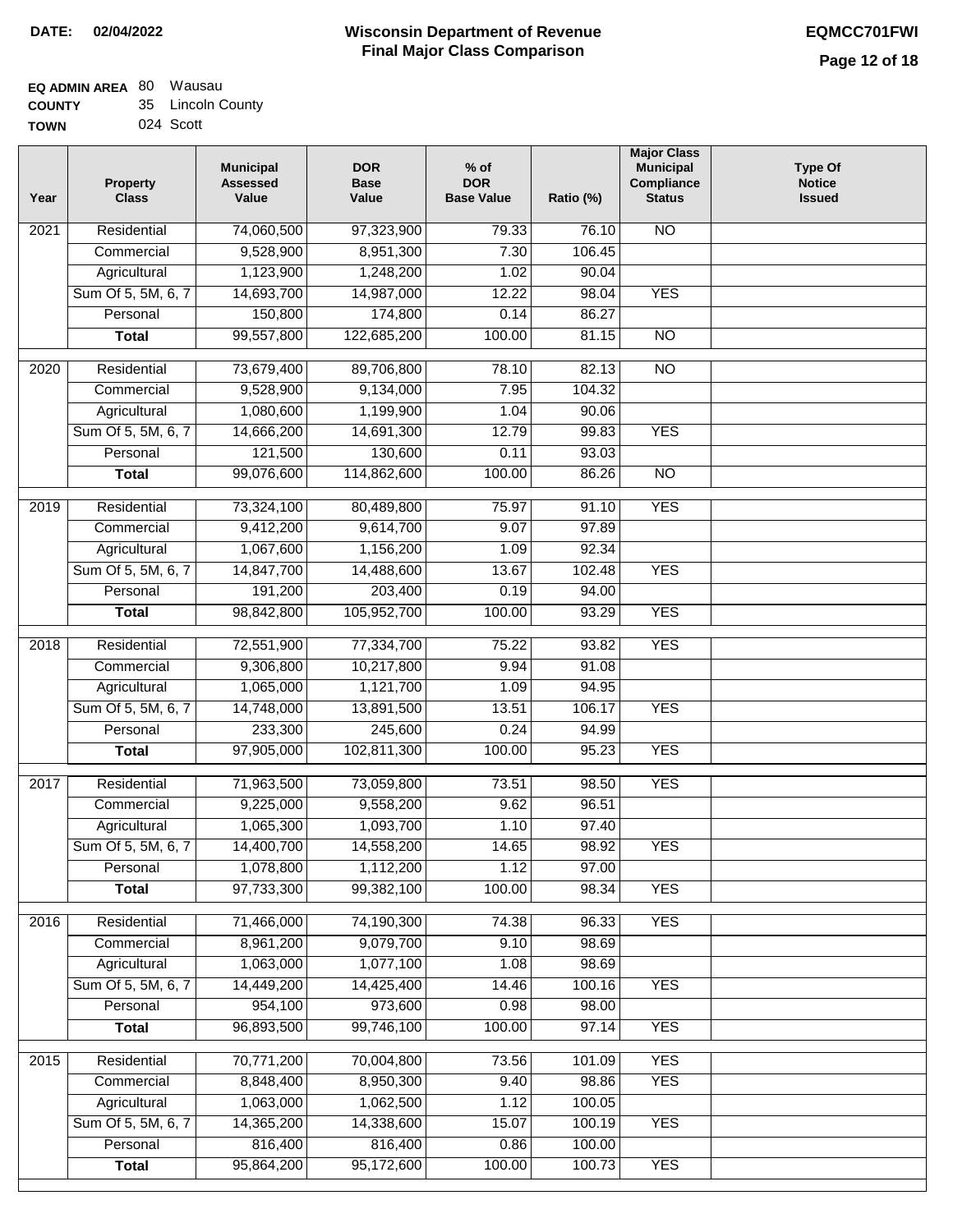#### **EQ ADMIN AREA** 80 Wausau **COUNTY** 35 Lincoln County

**TOWN** 026 Skanawan

| <b>YES</b><br>Residential<br>46,124,400<br>43,425,200<br>72.77<br>106.22<br>2021<br>455,100<br>0.79<br>96.99<br>469,200<br>Commercial<br>172,600<br>172,100<br>0.29<br>100.29<br>Agricultural |  |
|-----------------------------------------------------------------------------------------------------------------------------------------------------------------------------------------------|--|
|                                                                                                                                                                                               |  |
|                                                                                                                                                                                               |  |
|                                                                                                                                                                                               |  |
| Sum Of 5, 5M, 6, 7<br>15,682,900<br>25.55<br>102.84<br><b>YES</b><br>15,249,900                                                                                                               |  |
| 362,167<br>Personal<br>362,200<br>0.61<br>99.99                                                                                                                                               |  |
| 62,797,167<br>59,678,600<br><b>YES</b><br>100.00<br>105.23<br><b>Total</b>                                                                                                                    |  |
| <b>YES</b><br>$\frac{1}{2020}$<br>Residential<br>35,735,900<br>69.90<br>93.24<br>38,326,000                                                                                                   |  |
| 543,400<br>Commercial<br>644,300<br>1.18<br>84.34                                                                                                                                             |  |
| 201,600<br>191,900<br>0.35<br>105.05<br>Agricultural                                                                                                                                          |  |
| Sum Of 5, 5M, 6, 7<br>14,919,700<br>15,396,800<br>96.90<br><b>YES</b><br>28.08                                                                                                                |  |
| 281,451<br>268,100<br>0.49<br>104.98<br>Personal                                                                                                                                              |  |
| <b>YES</b><br><b>Total</b><br>51,682,051<br>54,827,100<br>100.00<br>94.26                                                                                                                     |  |
|                                                                                                                                                                                               |  |
| <b>YES</b><br>2019<br>Residential<br>35,631,600<br>35,454,400<br>100.50<br>69.26                                                                                                              |  |
| 1.37<br>Commercial<br>543,400<br>700,300<br>77.60                                                                                                                                             |  |
| 193,300<br>184,100<br>105.00<br>Agricultural<br>0.36                                                                                                                                          |  |
| Sum Of 5, 5M, 6, 7<br>14,931,100<br><b>YES</b><br>14,585,900<br>28.49<br>102.37                                                                                                               |  |
| 0.52<br>Personal<br>278,969<br>265,700<br>104.99                                                                                                                                              |  |
| <b>YES</b><br>51,578,369<br>51,190,400<br>100.00<br>100.76<br><b>Total</b>                                                                                                                    |  |
| <b>YES</b><br>2018<br>Residential<br>35,267,100<br>33,757,100<br>67.91<br>104.47                                                                                                              |  |
| Commercial<br>553,000<br>744,400<br>1.50<br>74.29                                                                                                                                             |  |
| 188,600<br>179,100<br>0.36<br>105.30<br>Agricultural                                                                                                                                          |  |
| Sum Of 5, 5M, 6, 7<br>15,452,700<br>14,765,600<br>29.70<br><b>YES</b><br>104.65                                                                                                               |  |
| 278,942<br>265,600<br>0.53<br>105.02<br>Personal                                                                                                                                              |  |
| <b>YES</b><br>51,740,342<br>49,711,800<br>100.00<br>104.08<br><b>Total</b>                                                                                                                    |  |
| <b>YES</b><br>Residential<br>35,070,000<br>33,521,200<br>2017<br>66.99<br>104.62                                                                                                              |  |
| 553,000<br>702,300<br>1.40<br>78.74<br>Commercial                                                                                                                                             |  |
| 174,700<br>183,400<br>0.35<br>104.98<br>Agricultural                                                                                                                                          |  |
| Sum Of 5, 5M, 6, 7<br>15,656,900<br>15,006,900<br>29.99<br>104.33<br><b>YES</b>                                                                                                               |  |
| Personal<br>662,966<br>631,400<br>1.26<br>105.00                                                                                                                                              |  |
| 52,126,266<br>50,036,500<br>100.00<br>104.18<br><b>YES</b><br><b>Total</b>                                                                                                                    |  |
|                                                                                                                                                                                               |  |
| 2016<br>Residential<br>34,637,200<br>106.81<br><b>YES</b><br>32,429,500<br>64.46                                                                                                              |  |
| 536,800<br>Commercial<br>673,300<br>1.34<br>79.73                                                                                                                                             |  |
| 180,600<br>172,300<br>104.82<br>Agricultural<br>0.34                                                                                                                                          |  |
| 15,744,200<br>Sum Of 5, 5M, 6, 7<br>16,334,900<br>32.47<br>96.38<br><b>YES</b>                                                                                                                |  |
| 735,386<br>700,300<br>Personal<br>1.39<br>105.01                                                                                                                                              |  |
| 51,834,186<br>50,310,300<br>100.00<br>103.03<br><b>YES</b><br><b>Total</b>                                                                                                                    |  |
| 2015<br>34,810,700<br>32,881,600<br>105.87<br><b>YES</b><br>Residential<br>64.99                                                                                                              |  |
| 621,400<br>760,700<br>1.50<br>81.69<br>Commercial                                                                                                                                             |  |
| 179,300<br>Agricultural<br>170,200<br>105.35<br>0.34                                                                                                                                          |  |
| Sum Of 5, 5M, 6, 7<br>16,072,200<br>16,213,500<br>99.13<br><b>YES</b><br>32.05                                                                                                                |  |
| 595,155<br>Personal<br>566,800<br>1.12<br>105.00                                                                                                                                              |  |
| 52,278,755<br>100.00<br><b>YES</b><br>50,592,800<br>103.33<br><b>Total</b>                                                                                                                    |  |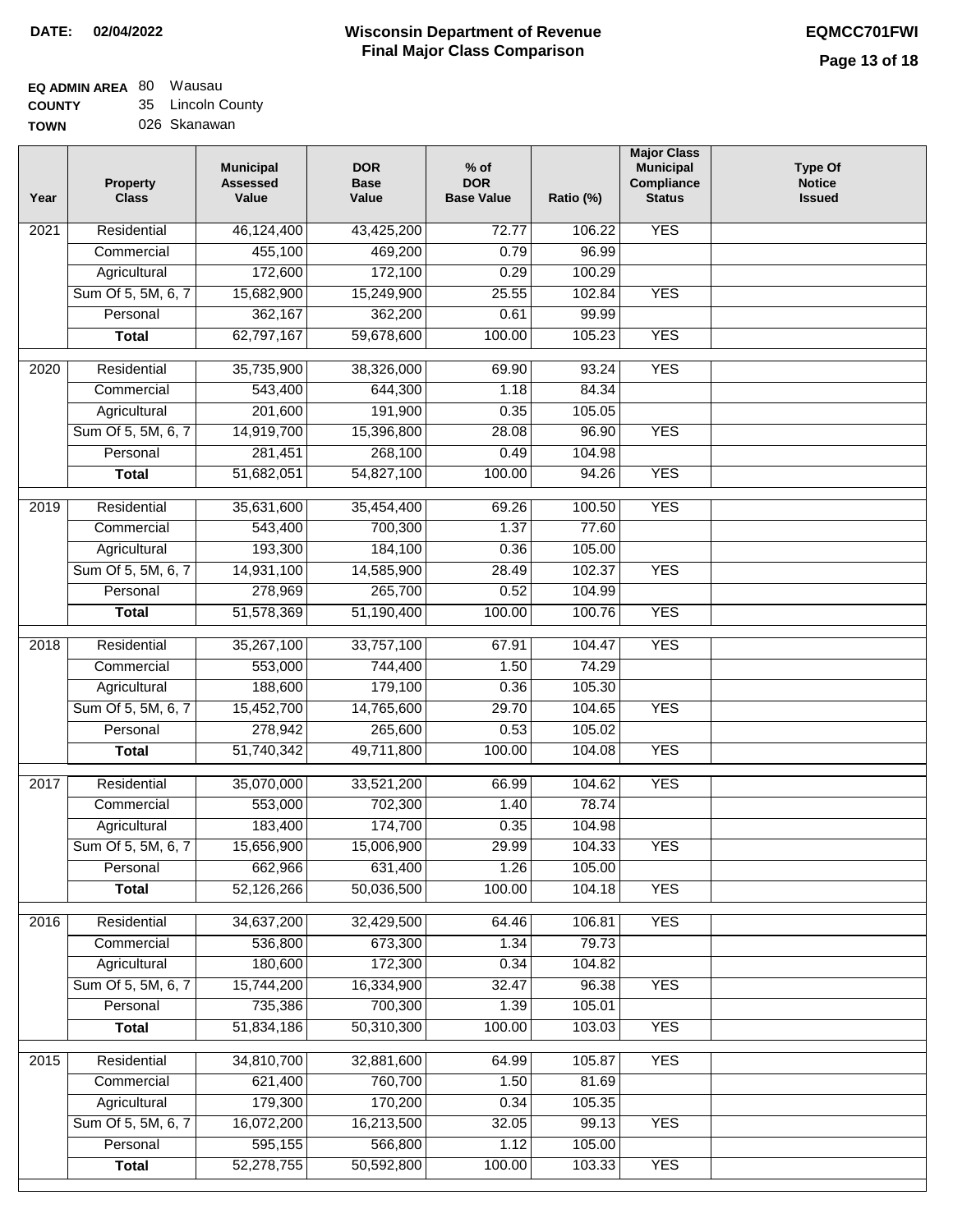| <b>EQ ADMIN AREA 80 Wausau</b> |                   |
|--------------------------------|-------------------|
| <b>COUNTY</b>                  | 35 Lincoln County |
| <b>TOWN</b>                    | 028 Somo          |

| NΝ | 028 Somo |  |
|----|----------|--|
|    |          |  |

| Year | <b>Property</b><br><b>Class</b> | <b>Municipal</b><br><b>Assessed</b><br>Value | <b>DOR</b><br><b>Base</b><br>Value | $%$ of<br><b>DOR</b><br><b>Base Value</b> | Ratio (%)      | <b>Major Class</b><br><b>Municipal</b><br>Compliance<br><b>Status</b> | <b>Type Of</b><br><b>Notice</b><br><b>Issued</b> |
|------|---------------------------------|----------------------------------------------|------------------------------------|-------------------------------------------|----------------|-----------------------------------------------------------------------|--------------------------------------------------|
| 2021 | Residential                     | 10,215,500                                   | 12,263,600                         | 56.77                                     | 83.30          | <b>NO</b>                                                             |                                                  |
|      | Commercial                      | 397,300                                      | 450,800                            | 2.09                                      | 88.13          |                                                                       |                                                  |
|      | Agricultural                    | 58,000                                       | 61,300                             | 0.28                                      | 94.62          |                                                                       |                                                  |
|      | Sum Of 5, 5M, 6, 7              | 8,009,600                                    | 8,811,100                          | 40.79                                     | 90.90          | <b>YES</b>                                                            |                                                  |
|      | Personal                        | 15,000                                       | 16,000                             | 0.07                                      | 93.75          |                                                                       |                                                  |
|      | <b>Total</b>                    | 18,695,400                                   | 21,602,800                         | 100.00                                    | 86.54          | $\overline{NO}$                                                       |                                                  |
| 2020 | Residential                     | 9,989,800                                    | 10,772,200                         | 54.54                                     | 92.74          | <b>YES</b>                                                            |                                                  |
|      | Commercial                      | 422,300                                      | 497,800                            | 2.52                                      | 84.83          |                                                                       |                                                  |
|      | Agricultural                    | 53,200                                       | 55,900                             | 0.28                                      | 95.17          |                                                                       |                                                  |
|      | Sum Of 5, 5M, 6, 7              | 8,094,000                                    | 8,409,900                          | 42.58                                     | 96.24          | <b>YES</b>                                                            |                                                  |
|      | Personal                        | 15,400                                       | 16,200                             | 0.08                                      | 95.06          |                                                                       |                                                  |
|      | <b>Total</b>                    | 18,574,700                                   | 19,752,000                         | 100.00                                    | 94.04          | <b>YES</b>                                                            |                                                  |
| 2019 | Residential                     | 9,898,100                                    | 10,466,400                         | 53.53                                     | 94.57          | <b>YES</b>                                                            |                                                  |
|      | Commercial                      | 422,300                                      | 541,100                            | 2.77                                      | 78.04          |                                                                       |                                                  |
|      | Agricultural                    | 47,800                                       | 51,800                             | 0.26                                      | 92.28          |                                                                       |                                                  |
|      | Sum Of 5, 5M, 6, 7              | 8,247,100                                    | 8,476,800                          | 43.36                                     | 97.29          | <b>YES</b>                                                            |                                                  |
|      | Personal                        | 13,700                                       | 14,900                             | 0.08                                      | 91.95          |                                                                       |                                                  |
|      | <b>Total</b>                    | 18,629,000                                   | 19,551,000                         | 100.00                                    | 95.28          | <b>YES</b>                                                            |                                                  |
|      |                                 |                                              |                                    |                                           |                |                                                                       |                                                  |
| 2018 | Residential                     | 9,761,000                                    | 10,749,500                         | 53.27                                     | 90.80          | <b>YES</b>                                                            |                                                  |
|      | Commercial                      | 422,300                                      | 563,600                            | 2.79                                      | 74.93          |                                                                       |                                                  |
|      | Agricultural                    | 48,400                                       | 51,200                             | 0.25                                      | 94.53          |                                                                       |                                                  |
|      | Sum Of 5, 5M, 6, 7<br>Personal  | 8,304,900<br>13,100                          | 8,800,800<br>14,000                | 43.61<br>0.07                             | 94.37<br>93.57 | <b>YES</b>                                                            |                                                  |
|      | <b>Total</b>                    | 18,549,700                                   | 20,179,100                         | 100.00                                    | 91.93          | <b>YES</b>                                                            |                                                  |
|      |                                 |                                              |                                    |                                           |                |                                                                       |                                                  |
| 2017 | Residential                     | 9,756,400                                    | 10,234,100                         | 51.37                                     | 95.33          | <b>YES</b>                                                            |                                                  |
|      | Commercial                      | 422,300                                      | 531,700                            | 2.67                                      | 79.42          |                                                                       |                                                  |
|      | Agricultural                    | 46,600                                       | 49,800                             | 0.25                                      | 93.57          |                                                                       |                                                  |
|      | Sum Of 5, 5M, 6, 7              | 8,540,900                                    | 9,093,200                          | 45.64                                     | 93.93          | <b>YES</b>                                                            |                                                  |
|      | Personal                        | 15,000                                       | 15,000                             | 0.08                                      | 100.00         |                                                                       |                                                  |
|      | <b>Total</b>                    | 18,781,200                                   | 19,923,800                         | 100.00                                    | 94.27          | <b>YES</b>                                                            |                                                  |
| 2016 | Residential                     | 8,358,700                                    | 9,485,800                          | 48.00                                     | 88.12          | $\overline{NO}$                                                       |                                                  |
|      | Commercial                      | 422,300                                      | 521,300                            | 2.64                                      | 81.01          |                                                                       |                                                  |
|      | Agricultural                    | 40,400                                       | 46,800                             | 0.24                                      | 86.32          |                                                                       |                                                  |
|      | Sum Of 5, 5M, 6, 7              | 9,489,900                                    | 9,691,000                          | 49.04                                     | 97.92          | <b>YES</b>                                                            |                                                  |
|      | Personal                        | 14,700                                       | 16,800                             | 0.09                                      | 87.50          |                                                                       |                                                  |
|      | <b>Total</b>                    | 18,326,000                                   | 19,761,700                         | 100.00                                    | 92.73          | N <sub>O</sub>                                                        |                                                  |
| 2015 | Residential                     | 8,269,500                                    | 9,666,600                          | 45.75                                     | 85.55          | $\overline{NO}$                                                       |                                                  |
|      | Commercial                      | 422,300                                      | 516,100                            | 2.44                                      | 81.83          |                                                                       |                                                  |
|      | Agricultural                    | 44,200                                       | 48,500                             | 0.23                                      | 91.13          |                                                                       |                                                  |
|      | Sum Of 5, 5M, 6, 7              | 9,576,800                                    | 10,881,200                         | 51.50                                     | 88.01          | <b>NO</b>                                                             |                                                  |
|      | Personal                        | 16,200                                       | 17,800                             | 0.08                                      | 91.01          |                                                                       |                                                  |
|      | <b>Total</b>                    | 18,329,000                                   | 21,130,200                         | 100.00                                    | 86.74          | NO                                                                    |                                                  |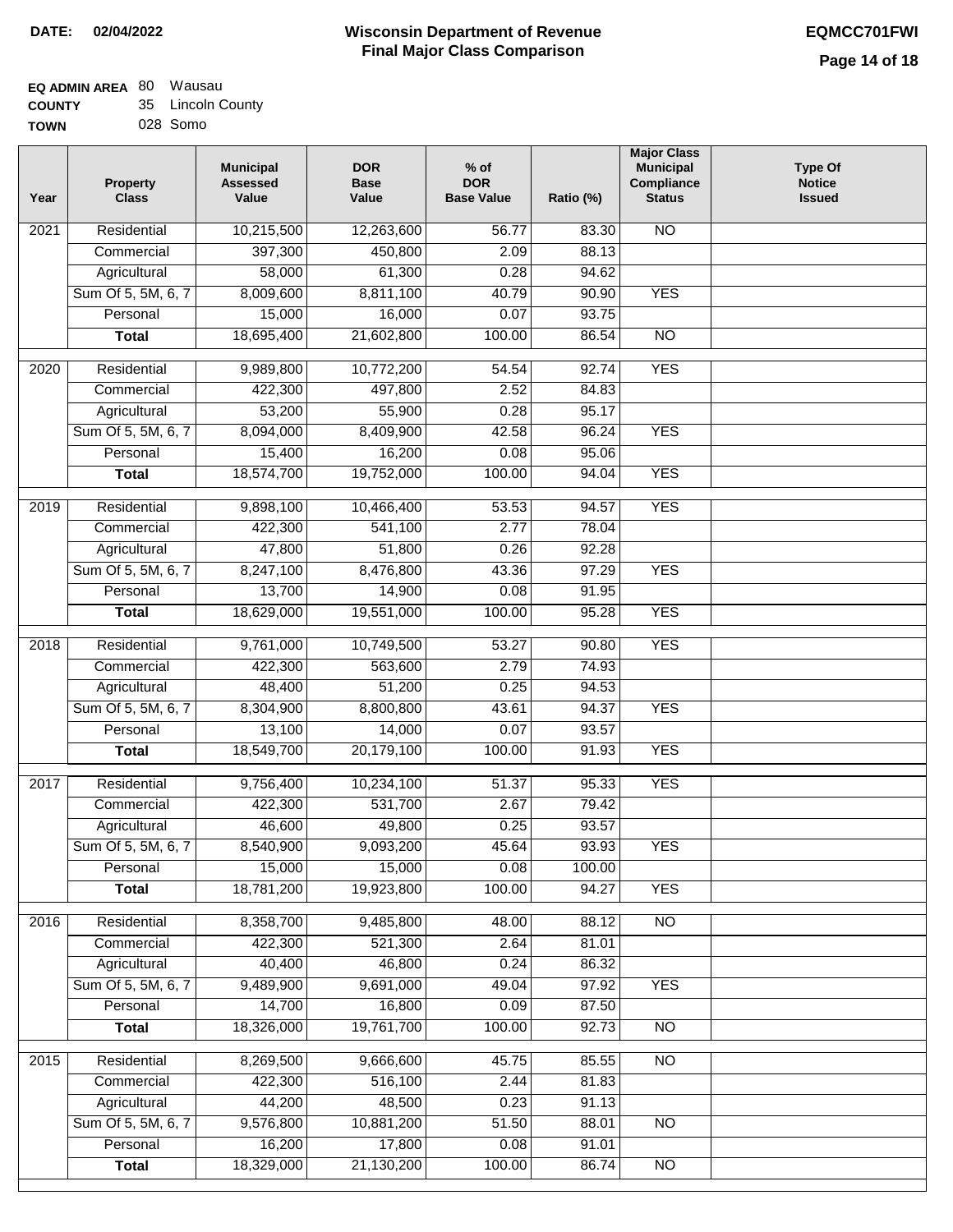# **EQ ADMIN AREA** 80 Wausau

**COUNTY TOWN** 35 Lincoln County

| N | 030 Tomahawk |
|---|--------------|
|   |              |

| Year              | <b>Property</b><br><b>Class</b> | <b>Municipal</b><br><b>Assessed</b><br>Value | <b>DOR</b><br><b>Base</b><br>Value | $%$ of<br><b>DOR</b><br><b>Base Value</b> | Ratio (%) | <b>Major Class</b><br><b>Municipal</b><br>Compliance<br><b>Status</b> | <b>Type Of</b><br><b>Notice</b><br><b>Issued</b> |
|-------------------|---------------------------------|----------------------------------------------|------------------------------------|-------------------------------------------|-----------|-----------------------------------------------------------------------|--------------------------------------------------|
| 2021              | Residential                     | 51,688,400                                   | 61,426,700                         | 75.84                                     | 84.15     | <b>NO</b>                                                             |                                                  |
|                   | Commercial                      | 522,300                                      | 446,900                            | 0.55                                      | 116.87    |                                                                       |                                                  |
|                   | Agricultural                    | 59,000                                       | 66,900                             | 0.08                                      | 88.19     |                                                                       |                                                  |
|                   | Sum Of 5, 5M, 6, 7              | 19,007,500                                   | 18,504,200                         | 22.85                                     | 102.72    | <b>YES</b>                                                            |                                                  |
|                   | Personal                        | 495,100                                      | 550,100                            | 0.68                                      | 90.00     |                                                                       |                                                  |
|                   | <b>Total</b>                    | 71,772,300                                   | 80,994,800                         | 100.00                                    | 88.61     | $\overline{NO}$                                                       |                                                  |
| $\overline{2020}$ | Residential                     | 50,838,800                                   | 55,267,600                         | 75.02                                     | 91.99     | <b>YES</b>                                                            |                                                  |
|                   | Commercial                      | 522,300                                      | 456,000                            | 0.62                                      | 114.54    |                                                                       |                                                  |
|                   | Agricultural                    | 61,400                                       | 65,300                             | 0.09                                      | 94.03     |                                                                       |                                                  |
|                   | Sum Of 5, 5M, 6, 7              | 18,952,500                                   | 17,365,300                         | 23.57                                     | 109.14    | <b>YES</b>                                                            |                                                  |
|                   | Personal                        | 492,800                                      | 518,800                            | 0.70                                      | 94.99     |                                                                       |                                                  |
|                   | <b>Total</b>                    | 70,867,800                                   | 73,673,000                         | 100.00                                    | 96.19     | <b>YES</b>                                                            |                                                  |
| $\frac{2019}{ }$  | Residential                     | 49,895,200                                   | 54,266,800                         | 74.32                                     | 91.94     | <b>YES</b>                                                            |                                                  |
|                   | Commercial                      | 466,600                                      | 495,600                            | 0.68                                      | 94.15     |                                                                       |                                                  |
|                   | Agricultural                    | 64,100                                       | 64,100                             | 0.09                                      | 100.00    |                                                                       |                                                  |
|                   | Sum Of 5, 5M, 6, 7              | 19,509,600                                   | 17,710,100                         | 24.25                                     | 110.16    | $\overline{NO}$                                                       |                                                  |
|                   | Personal                        | 483,500                                      | 483,500                            | 0.66                                      | 100.00    |                                                                       |                                                  |
|                   | <b>Total</b>                    | 70,419,000                                   | 73,020,100                         | 100.00                                    | 96.44     | $\overline{NO}$                                                       |                                                  |
|                   |                                 |                                              |                                    |                                           |           |                                                                       |                                                  |
| 2018              | Residential                     | 48,776,000                                   | 49,378,300                         | 71.87                                     | 98.78     | <b>YES</b>                                                            |                                                  |
|                   | Commercial                      | 466,600                                      | 516,300                            | 0.75                                      | 90.37     |                                                                       |                                                  |
|                   | Agricultural                    | 65,400                                       | 62,500                             | 0.09                                      | 104.64    |                                                                       |                                                  |
|                   | Sum Of 5, 5M, 6, 7              | 19,526,800                                   | 18,283,700                         | 26.61                                     | 106.80    | <b>YES</b>                                                            |                                                  |
|                   | Personal                        | 492,100                                      | 468,700                            | 0.68                                      | 104.99    |                                                                       |                                                  |
|                   | <b>Total</b>                    | 69,326,900                                   | 68,709,500                         | 100.00                                    | 100.90    | <b>YES</b>                                                            |                                                  |
| 2017              | Residential                     | 48,056,800                                   | 44,970,400                         | 68.49                                     | 106.86    | <b>YES</b>                                                            |                                                  |
|                   | Commercial                      | 466,600                                      | 487,100                            | 0.74                                      | 95.79     |                                                                       |                                                  |
|                   | Agricultural                    | 64,900                                       | 59,000                             | 0.09                                      | 110.00    |                                                                       |                                                  |
|                   | Sum Of 5, 5M, 6, 7              | 19,799,700                                   | 19,645,700                         | 29.92                                     | 100.78    | <b>YES</b>                                                            |                                                  |
|                   | Personal                        | 517,700                                      | 493,000                            | 0.75                                      | 105.01    |                                                                       |                                                  |
|                   | <b>Total</b>                    | 68,905,700                                   | 65,655,200                         | 100.00                                    | 104.95    | <b>YES</b>                                                            |                                                  |
| 2016              | Residential                     | 47,763,200                                   | 42,229,200                         | 67.10                                     | 113.10    | N <sub>O</sub>                                                        |                                                  |
|                   | Commercial                      | 425,000                                      | 477,600                            | 0.76                                      | 88.99     |                                                                       |                                                  |
|                   | Agricultural                    | 60,900                                       | 56,000                             | 0.09                                      | 108.75    |                                                                       |                                                  |
|                   | Sum Of 5, 5M, 6, 7              | 19,818,500                                   | 19,636,700                         | 31.20                                     | 100.93    | <b>YES</b>                                                            |                                                  |
|                   | Personal                        | 532,900                                      | 532,900                            | 0.85                                      | 100.00    |                                                                       |                                                  |
|                   | <b>Total</b>                    | 68,600,500                                   | 62,932,400                         | 100.00                                    | 109.01    | N <sub>O</sub>                                                        |                                                  |
|                   |                                 |                                              |                                    |                                           |           |                                                                       |                                                  |
| 2015              | Residential                     | 47,065,800                                   | 44,113,900                         | 64.85                                     | 106.69    | <b>YES</b>                                                            |                                                  |
|                   | Commercial                      | 411,000                                      | 472,900                            | 0.70                                      | 86.91     |                                                                       |                                                  |
|                   | Agricultural                    | 60,600                                       | 55,200                             | 0.08                                      | 109.78    |                                                                       |                                                  |
|                   | Sum Of 5, 5M, 6, 7              | 20,208,000                                   | 22,781,000                         | 33.49                                     | 88.71     | <b>NO</b>                                                             |                                                  |
|                   | Personal                        | 606,000                                      | 606,000                            | 0.89                                      | 100.00    |                                                                       |                                                  |
|                   | <b>Total</b>                    | 68,351,400                                   | 68,029,000                         | 100.00                                    | 100.47    | N <sub>O</sub>                                                        |                                                  |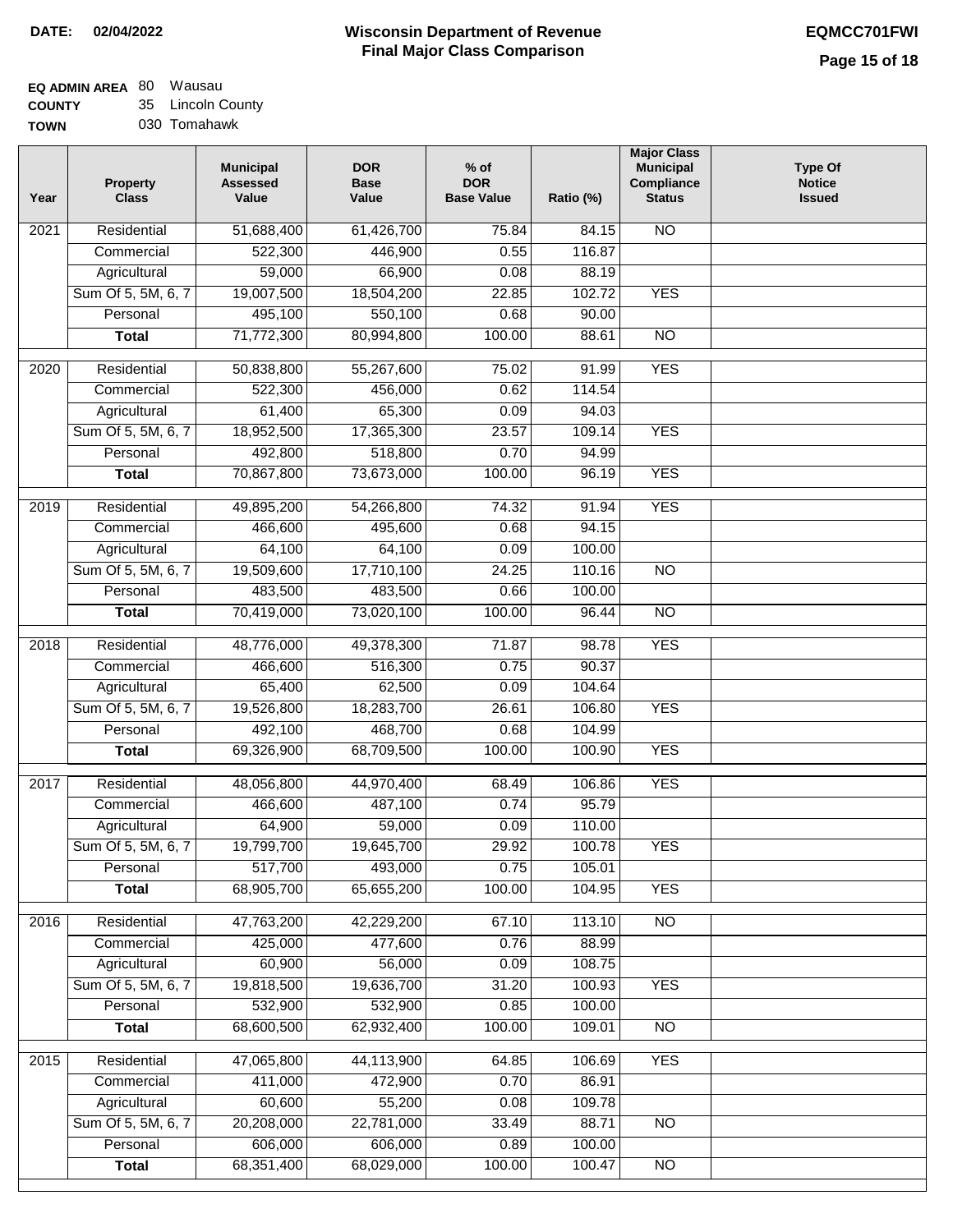| <b>EQ ADMIN AREA 80 Wausau</b> |                   |
|--------------------------------|-------------------|
| <b>COUNTY</b>                  | 35 Lincoln County |
| <b>TOWN</b>                    | 032 Wilson        |

| Year              | <b>Property</b><br><b>Class</b> | <b>Municipal</b><br><b>Assessed</b><br>Value | <b>DOR</b><br><b>Base</b><br>Value | $%$ of<br><b>DOR</b><br><b>Base Value</b> | Ratio (%) | <b>Major Class</b><br><b>Municipal</b><br>Compliance<br><b>Status</b> | Type Of<br><b>Notice</b><br><b>Issued</b> |
|-------------------|---------------------------------|----------------------------------------------|------------------------------------|-------------------------------------------|-----------|-----------------------------------------------------------------------|-------------------------------------------|
| $\overline{202}1$ | Residential                     | 60,946,200                                   | 70,315,100                         | 86.61                                     | 86.68     | <b>NO</b>                                                             |                                           |
|                   | Commercial                      | 1,239,900                                    | 1,246,700                          | 1.54                                      | 99.45     |                                                                       |                                           |
|                   | Agricultural                    | 10,600                                       | 10,700                             | 0.01                                      | 99.07     |                                                                       |                                           |
|                   | Sum Of 5, 5M, 6, 7              | 7,488,100                                    | 7,347,300                          | 9.05                                      | 101.92    |                                                                       |                                           |
|                   | Personal                        | 2,270,600                                    | 2,270,600                          | 2.80                                      | 100.00    |                                                                       |                                           |
|                   | <b>Total</b>                    | 71,955,400                                   | 81,190,400                         | 100.00                                    | 88.63     | $\overline{NO}$                                                       |                                           |
| $\overline{2020}$ | Residential                     | 60,264,000                                   | 62,451,300                         | 85.48                                     | 96.50     | <b>YES</b>                                                            |                                           |
|                   | Commercial                      | 1,238,000                                    | 1,270,200                          | 1.74                                      | 97.46     |                                                                       |                                           |
|                   | Agricultural                    | 10,300                                       | 10,300                             | 0.01                                      | 100.00    |                                                                       |                                           |
|                   | Sum Of 5, 5M, 6, 7              | 7,676,600                                    | 7,072,300                          | 9.68                                      | 108.54    |                                                                       |                                           |
|                   | Personal                        | 2,259,500                                    | 2,259,500                          | 3.09                                      | 100.00    |                                                                       |                                           |
|                   | <b>Total</b>                    | 71,448,400                                   | 73,063,600                         | 100.00                                    | 97.79     | <b>YES</b>                                                            |                                           |
| 2019              | Residential                     | 59,921,300                                   | 59,717,700                         | 84.98                                     | 100.34    | <b>YES</b>                                                            |                                           |
|                   | Commercial                      | 1,238,400                                    | 1,380,900                          | 1.96                                      | 89.68     |                                                                       |                                           |
|                   | Agricultural                    | 9,500                                        | 9,900                              | 0.01                                      | 95.96     |                                                                       |                                           |
|                   | Sum Of 5, 5M, 6, 7              | 7,818,300                                    | 7,121,800                          | 10.13                                     | 109.78    | <b>YES</b>                                                            |                                           |
|                   | Personal                        | 2,046,300                                    | 2,046,300                          | 2.91                                      | 100.00    |                                                                       |                                           |
|                   | <b>Total</b>                    | 71,033,800                                   | 70,276,600                         | 100.00                                    | 101.08    | <b>YES</b>                                                            |                                           |
|                   |                                 |                                              |                                    |                                           |           |                                                                       |                                           |
| 2018              | Residential                     | 59,317,200                                   | 59,603,300                         | 84.94                                     | 99.52     | <b>YES</b>                                                            |                                           |
|                   | Commercial                      | 1,238,400                                    | 1,438,400                          | 2.05                                      | 86.10     |                                                                       |                                           |
|                   | Agricultural                    | 9,500                                        | 9,600                              | 0.01                                      | 98.96     |                                                                       |                                           |
|                   | Sum Of 5, 5M, 6, 7              | 7,826,300                                    | 7,320,600                          | 10.43                                     | 106.91    | <b>YES</b>                                                            |                                           |
|                   | Personal                        | 1,941,000                                    | 1,797,200                          | 2.56                                      | 108.00    |                                                                       |                                           |
|                   | <b>Total</b>                    | 70,332,400                                   | 70,169,100                         | 100.00                                    | 100.23    | <b>YES</b>                                                            |                                           |
| 2017              | Residential                     | 58,502,000                                   | 54,030,800                         | 83.35                                     | 108.28    | <b>YES</b>                                                            |                                           |
|                   | Commercial                      | 1,242,800                                    | 1,363,500                          | 2.10                                      | 91.15     |                                                                       |                                           |
|                   | Agricultural                    | 8,600                                        | 8,500                              | 0.01                                      | 101.18    |                                                                       |                                           |
|                   | Sum Of 5, 5M, 6, 7              | 9,089,800                                    | 7,356,900                          | 11.35                                     | 123.55    | N <sub>O</sub>                                                        |                                           |
|                   | Personal                        | 2,066,300                                    | 2,066,300                          | 3.19                                      | 100.00    |                                                                       |                                           |
|                   | <b>Total</b>                    | 70,909,500                                   | 64,826,000                         | 100.00                                    | 109.38    | <b>NO</b>                                                             |                                           |
| 2016              | Residential                     | 58,459,700                                   | 55,409,600                         | 83.30                                     | 105.50    | <b>YES</b>                                                            |                                           |
|                   | Commercial                      | 1,388,700                                    | 1,327,600                          | 2.00                                      | 104.60    |                                                                       |                                           |
|                   | Agricultural                    | 8,600                                        | 8,400                              | 0.01                                      | 102.38    |                                                                       |                                           |
|                   | Sum Of 5, 5M, 6, 7              | 8,984,500                                    | 7,728,700                          | 11.62                                     | 116.25    | $\overline{NO}$                                                       |                                           |
|                   | Personal                        | 2,042,400                                    | 2,042,400                          | 3.07                                      | 100.00    |                                                                       |                                           |
|                   | <b>Total</b>                    | 70,883,900                                   | 66,516,700                         | 100.00                                    | 106.57    | $\overline{NO}$                                                       |                                           |
| 2015              | Residential                     | 58,073,700                                   | 52,281,400                         | 81.29                                     | 111.08    | $\overline{NO}$                                                       |                                           |
|                   | Commercial                      | 1,388,700                                    | 1,314,500                          | 2.04                                      | 105.64    |                                                                       |                                           |
|                   | Agricultural                    | 8,600                                        | 8,300                              | 0.01                                      | 103.61    |                                                                       |                                           |
|                   | Sum Of 5, 5M, 6, 7              | 9,016,000                                    | 8,643,400                          | 13.44                                     | 104.31    | <b>YES</b>                                                            |                                           |
|                   | Personal                        | 2,069,400                                    | 2,069,400                          | 3.22                                      | 100.00    |                                                                       |                                           |
|                   | <b>Total</b>                    | 70,556,400                                   | 64,317,000                         | 100.00                                    | 109.70    | NO                                                                    |                                           |
|                   |                                 |                                              |                                    |                                           |           |                                                                       |                                           |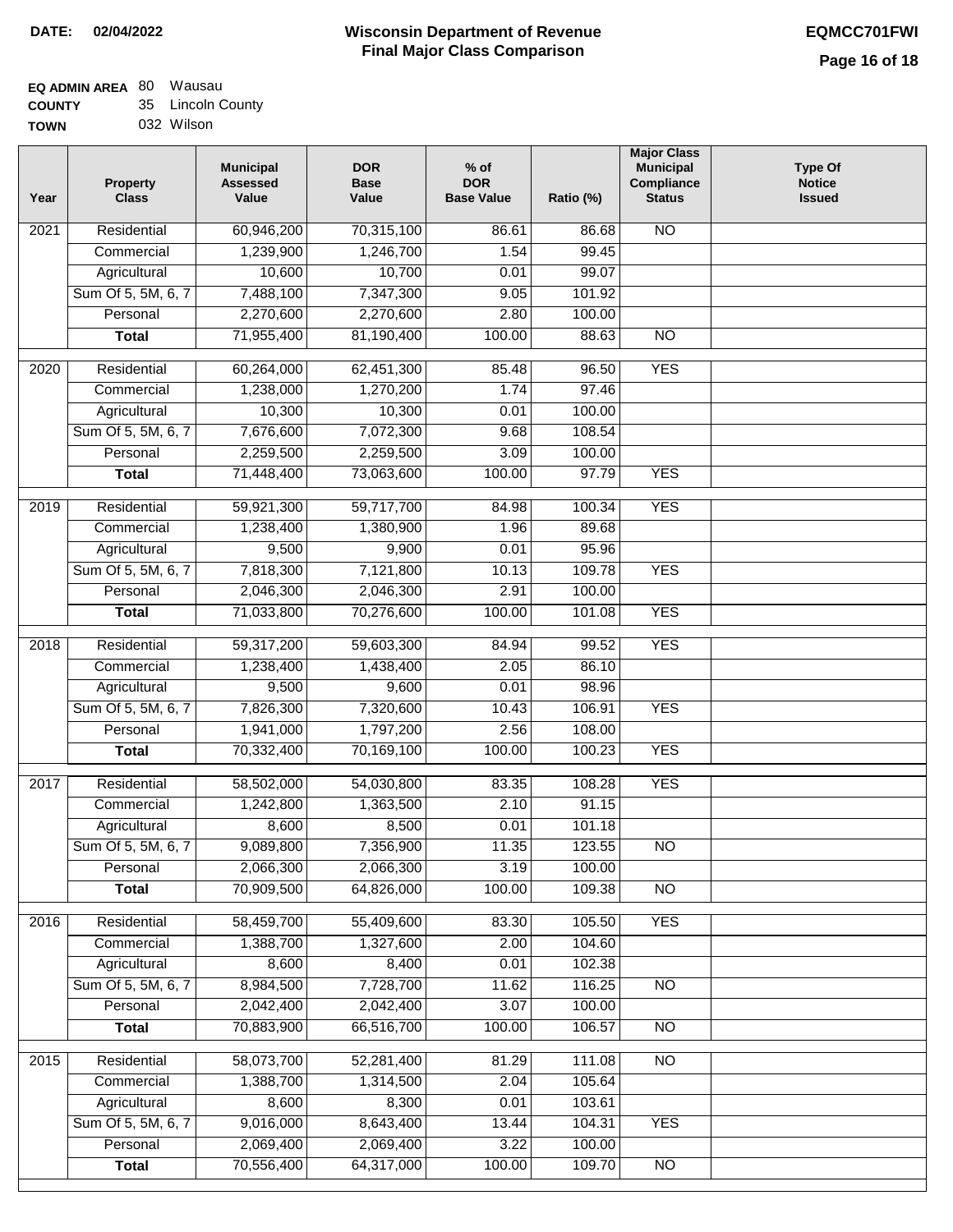| EQ ADMIN AREA 80 Wausau |                   |
|-------------------------|-------------------|
| <b>COUNTY</b>           | 35 Lincoln County |

| ------      |             |  |
|-------------|-------------|--|
| <b>CITY</b> | 251 Merrill |  |

| Year             | <b>Property</b><br><b>Class</b> | <b>Municipal</b><br><b>Assessed</b><br>Value | <b>DOR</b><br><b>Base</b><br>Value | $%$ of<br><b>DOR</b><br><b>Base Value</b> | Ratio (%) | <b>Major Class</b><br><b>Municipal</b><br>Compliance<br><b>Status</b> | <b>Type Of</b><br><b>Notice</b><br><b>Issued</b> |
|------------------|---------------------------------|----------------------------------------------|------------------------------------|-------------------------------------------|-----------|-----------------------------------------------------------------------|--------------------------------------------------|
| 2021             | Residential                     | 246,291,500                                  | 319,088,900                        | 71.13                                     | 77.19     | $\overline{NO}$                                                       |                                                  |
|                  | Commercial                      | 125,610,200                                  | 116,186,500                        | 25.90                                     | 108.11    | <b>YES</b>                                                            |                                                  |
|                  | Agricultural                    | 37,800                                       | 43,100                             | 0.01                                      | 87.70     |                                                                       |                                                  |
|                  | Sum Of 5, 5M, 6, 7              | 72,000                                       | 83,800                             | 0.02                                      | 85.92     |                                                                       |                                                  |
|                  | Personal                        | 11,894,560                                   | 13,216,200                         | 2.95                                      | 90.00     |                                                                       |                                                  |
|                  | <b>Total</b>                    | 383,906,060                                  | 448,618,500                        | 100.00                                    | 85.58     | $\overline{NO}$                                                       |                                                  |
| $\frac{1}{2020}$ | Residential                     | 245,067,200                                  | 288,883,200                        | 67.76                                     | 84.83     | NO                                                                    |                                                  |
|                  | Commercial                      | 124,919,200                                  | 123,518,000                        | 28.97                                     | 101.13    | <b>YES</b>                                                            |                                                  |
|                  | Agricultural                    | 38,500                                       | 41,600                             | 0.01                                      | 92.55     |                                                                       |                                                  |
|                  | Sum Of 5, 5M, 6, 7              | 72,000                                       | 79,100                             | 0.02                                      | 91.02     |                                                                       |                                                  |
|                  | Personal                        | 13,092,360                                   | 13,781,400                         | 3.23                                      | 95.00     |                                                                       |                                                  |
|                  | <b>Total</b>                    | 383,189,260                                  | 426,303,300                        | 100.00                                    | 89.89     | <b>NO</b>                                                             |                                                  |
|                  |                                 |                                              |                                    |                                           |           |                                                                       |                                                  |
| $\frac{1}{2019}$ | Residential                     | 244,340,800                                  | 266,812,400                        | 64.80                                     | 91.58     | <b>YES</b>                                                            |                                                  |
|                  | Commercial                      | 123,018,800                                  | 130,482,400                        | 31.69                                     | 94.28     | <b>YES</b>                                                            |                                                  |
|                  | Agricultural                    | 36,800                                       | 39,800                             | 0.01                                      | 92.46     |                                                                       |                                                  |
|                  | Sum Of 5, 5M, 6, 7              | 72,000                                       | 77,200                             | 0.02                                      | 93.26     |                                                                       |                                                  |
|                  | Personal                        | 13,624,700                                   | 14,341,800                         | 3.48                                      | 95.00     |                                                                       |                                                  |
|                  | <b>Total</b>                    | 381,093,100                                  | 411,753,600                        | 100.00                                    | 92.55     | <b>YES</b>                                                            |                                                  |
| 2018             | Residential                     | 243,393,700                                  | 255,540,800                        | 65.98                                     | 95.25     | <b>YES</b>                                                            |                                                  |
|                  | Commercial                      | 116,866,600                                  | 116,731,200                        | 30.14                                     | 100.12    | <b>YES</b>                                                            |                                                  |
|                  | Agricultural                    | 38,900                                       | 38,800                             | 0.01                                      | 100.26    |                                                                       |                                                  |
|                  | Sum Of 5, 5M, 6, 7              | 72,000                                       | 76,900                             | 0.02                                      | 93.63     |                                                                       |                                                  |
|                  | Personal                        | 14,920,770                                   | 14,920,800                         | 3.85                                      | 100.00    |                                                                       |                                                  |
|                  | <b>Total</b>                    | 375,291,970                                  | 387,308,500                        | 100.00                                    | 96.90     | <b>YES</b>                                                            |                                                  |
| 2017             | Residential                     | 243,102,400                                  | 245,404,000                        | 66.37                                     | 99.06     | <b>YES</b>                                                            |                                                  |
|                  | Commercial                      | 112,281,300                                  | 102,885,400                        | 27.83                                     | 109.13    | <b>YES</b>                                                            |                                                  |
|                  | Agricultural                    | 38,000                                       | 37,800                             | 0.01                                      | 100.53    |                                                                       |                                                  |
|                  | Sum Of 5, 5M, 6, 7              | 56,800                                       | 56,400                             | 0.02                                      | 100.71    |                                                                       |                                                  |
|                  | Personal                        | 21,340,280                                   | 21,340,300                         | 5.77                                      | 100.00    |                                                                       |                                                  |
|                  | <b>Total</b>                    | 376,818,780                                  | 369,723,900                        | 100.00                                    | 101.92    | <b>YES</b>                                                            |                                                  |
| 2016             | Residential                     | 242,592,300                                  | 228,838,900                        | 68.52                                     | 106.01    | <b>YES</b>                                                            |                                                  |
|                  | Commercial                      | 107,941,100                                  | 85,456,200                         | 25.59                                     | 126.31    | $\overline{NO}$                                                       |                                                  |
|                  | Agricultural                    | 37,300                                       | 37,300                             | 0.01                                      | 100.00    |                                                                       |                                                  |
|                  | Sum Of 5, 5M, 6, 7              | 47,800                                       | 46,400                             | 0.01                                      | 103.02    |                                                                       |                                                  |
|                  | Personal                        | 19,584,620                                   | 19,584,600                         | 5.86                                      | 100.00    |                                                                       |                                                  |
|                  | <b>Total</b>                    | 370,203,120                                  | 333,963,400                        | 100.00                                    | 110.85    | $\overline{NO}$                                                       |                                                  |
| 2015             | Residential                     | 257,635,100                                  | 231,124,800                        | 68.24                                     | 111.47    | <b>NO</b>                                                             |                                                  |
|                  | Commercial                      | 106,066,600                                  | 92,577,200                         | 27.33                                     | 114.57    | $\overline{NO}$                                                       |                                                  |
|                  | Agricultural                    | 30,900                                       | 31,000                             | 0.01                                      | 99.68     |                                                                       |                                                  |
|                  | Sum Of 5, 5M, 6, 7              | 87,800                                       | 37,800                             | 0.01                                      | 232.28    |                                                                       |                                                  |
|                  | Personal                        | 16,404,210                                   | 14,913,000                         | 4.40                                      | 110.00    |                                                                       |                                                  |
|                  | <b>Total</b>                    | 380,224,610                                  | 338,683,800                        | 100.00                                    | 112.27    | $\overline{NO}$                                                       |                                                  |
|                  |                                 |                                              |                                    |                                           |           |                                                                       |                                                  |